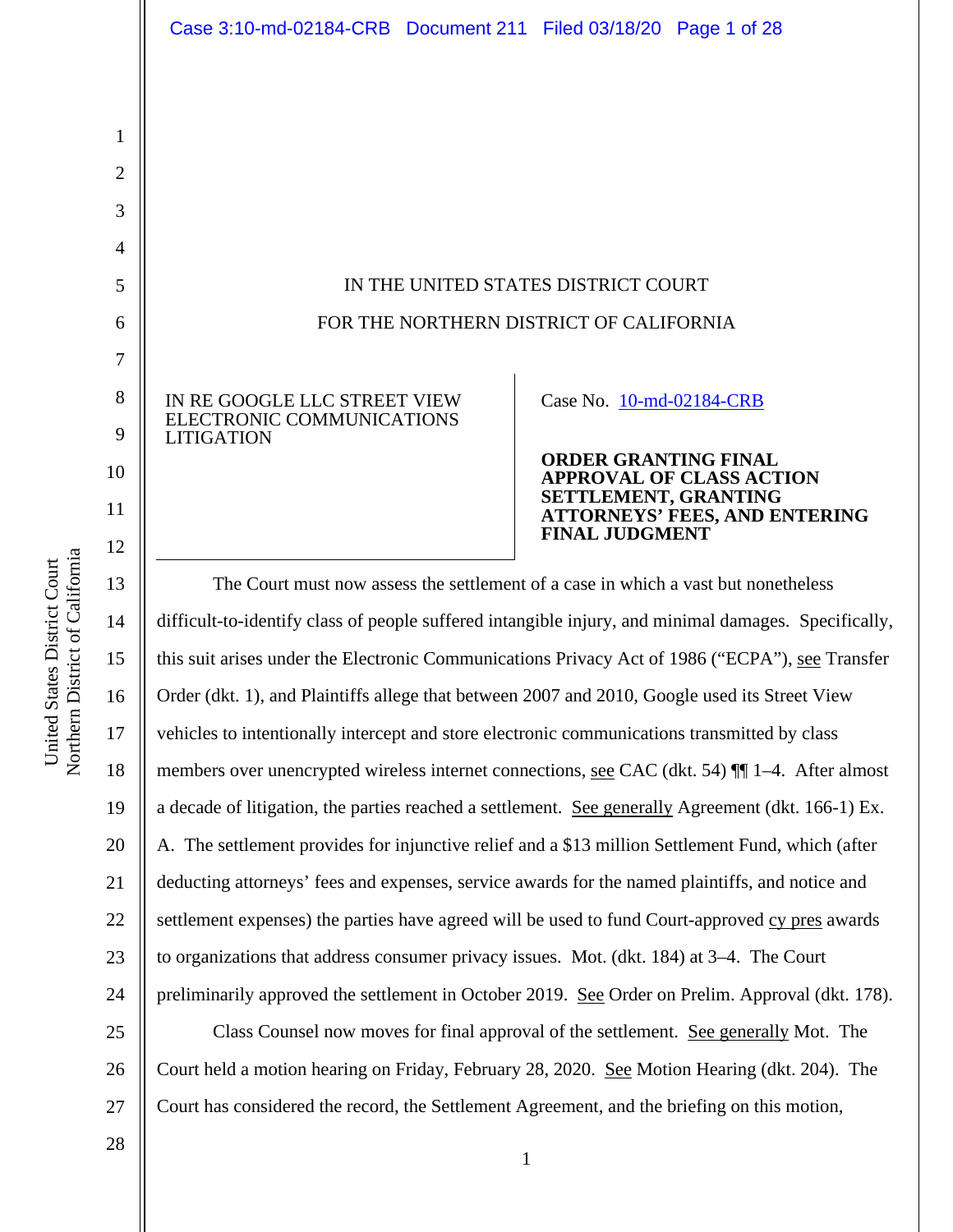### Case 3:10-md-02184-CRB Document 211 Filed 03/18/20 Page 2 of 28

including the objections and comments it received, and the arguments at the hearing. In adjudicating this motion, the Court bears in mind its responsibility to absent class members. Particularly when a settlement takes place before formal class certification, the Court must "scrutinize the proceedings to discern whether" Class Counsel and the named plaintiffs "have sacrificed the interests of absent class members for their own benefit." See In re Google Referrer Header Privacy Litigation, 869 F.3d 737, 741 (9th Cir. 2017), vacated on other grounds by Frank v. Gaos, 139 S. Ct. 1041 (2019);<sup>1</sup> Lane v. Facebook, Inc., 696 F.3d 811, 819 (9th Cir. 2012). But the Court is also mindful that its job is not to create policy about the cy pres doctrine generally, or even to fashion the settlement agreement that it might most prefer in this case. Rather, it is to decide, given the circumstances of this case, whether the settlement the parties have reached is "'fair, adequate, and free from collusion."" See Lane, 696 F.3d at 819 (quoting Hanlon v. Chrysler Corp., 150 F.3d 1011, 1026 (9th Cir. 1998), overruled on other grounds by Wal-Mart Stores, Inc. v. Dukes, 564 U.S. 338 (2011)).

**IT IS THEREFORE HEREBY ORDERED, ADJUDGED, AND DECREED** as follows:

#### **I. DEFINED TERMS**

Unless otherwise defined herein, all terms that are capitalized herein shall have the meanings ascribed to those terms in the Settlement Agreement.

- 19 **II. JURISDICTION** 
	- This Court has jurisdiction over the subject matter of this Action, all parties to the Action, and all Class Members.

#### 22 **III. STANDING**

23 24 25 26 Courts considering class action settlements must "assure [them]selves of litigants' standing under Article III." Gaos, 139 S. Ct. at 1046 (quoting DaimlerChrysler Corp. v. Cuno, 547 U.S. 332, 340 (2006)). Moreover, "named plaintiffs who represent a class 'must allege and show that

1

2

3

4

5

6

7

8

9

10

11

12

13

14

15

16

17

18

20

<sup>27</sup>  28 <sup>1</sup> Because Google Referrer is a recent Ninth Circuit case containing an extensive discussion of  $\frac{cy}{q}$ pres-only settlement agreements, the Court finds it instructive as to the Ninth Circuit's view of such settlements; the Court recognizes, nevertheless, that the case has been vacated.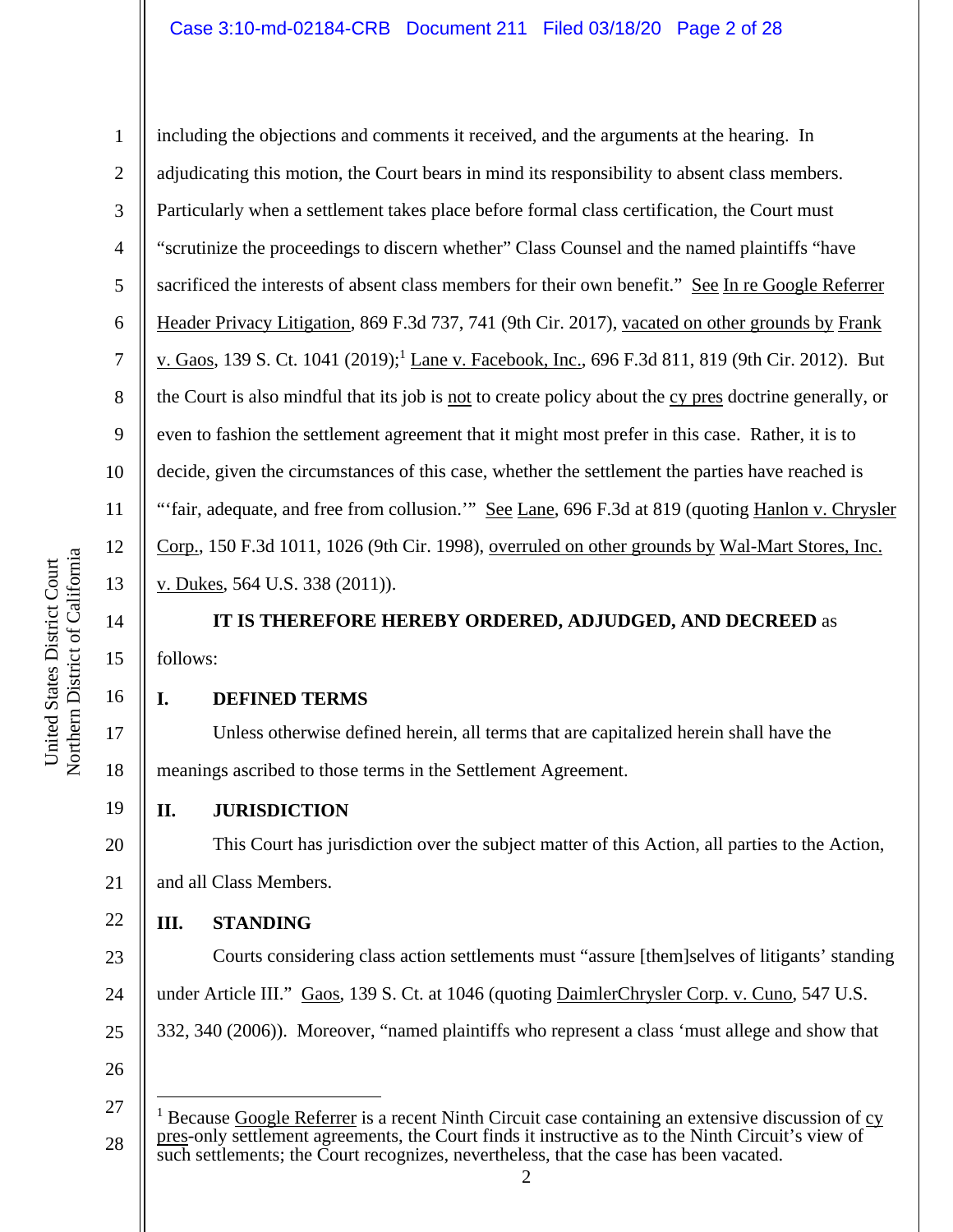they personally have been injured." Spokeo, Inc. v. Robins, 136 S. Ct. 1540, 1547 n.6 (quoting Simon v. Eastern Ky. Welfare Rights Org., 426 U.S. 26, 40 n.20 (1976)). The Class Representatives' standing here was not a foregone conclusion.

Plaintiffs allege that Google willfully intercepted and stored their private electronic communications in violation of Title III of the Omnibus Crime Control and Safe Streets Act of 1968, as amended by the ECPA, 18 U.S.C. §§ 2510, et seq. (together "the Wiretap Act"). See CAC (dkt. 54). Plaintiffs further alleged that Google's Street View vehicles "surreptitiously collected, decoded, and stored data from [their] WiFi connection, including payload data," and that they "did not know that Google collected [t]his data, nor did [they] give permission for Google to do so." Id. ¶¶ 18–38.

Given these allegations, the parties engaged a Special Master to conduct intensive discovery on the issue of standing. See Case Management Conference – Further (dkt. 108). The Special Master conducted complex technical searches on data collected by Google "to determine whether any Plaintiff's communications were acquired by Google." Order Regarding Jurisdictional Discovery (dkt. 121-1) at 2. The Special Master was provided with three billion frames of wireless raw data, of which about 300 million contained "Payload Data"—the kind of frames that could contain communications. See Joint Decl. (dkt. 186) ¶ 19. It took a year for the Special Master to organize the data into a searchable database, and another two years for the Special Master to design and conduct the searches, during which time the parties and Special Master met regularly to confer on the process. Id. Eighteen Named Plaintiffs "produced personal information and forensic evidence of their wireless network equipment (including MAC addresses, email addresses, and SSIDs) to the Special Master to facilitate this targeted discovery." Id.

24 25 26 27 28 After the Special Master issued his report, Joint Mot. to File Under Seal (dkt. 138), the Court stayed these proceedings pending the Supreme Court's consideration of Gaos, see Stay Order (dkt. 155). Although the Supreme Court in Gaos had granted certiorari to review the issue of cy pres-only settlements, it did not reach that issue, concluding that "there remain[ed] substantial questions about whether any of the named plaintiffs ha[d] standing" in light of Spokeo,

1

2

3

4

5

6

7

8

9

10

11

12

13

14

15

16

17

18

19

20

21

22

23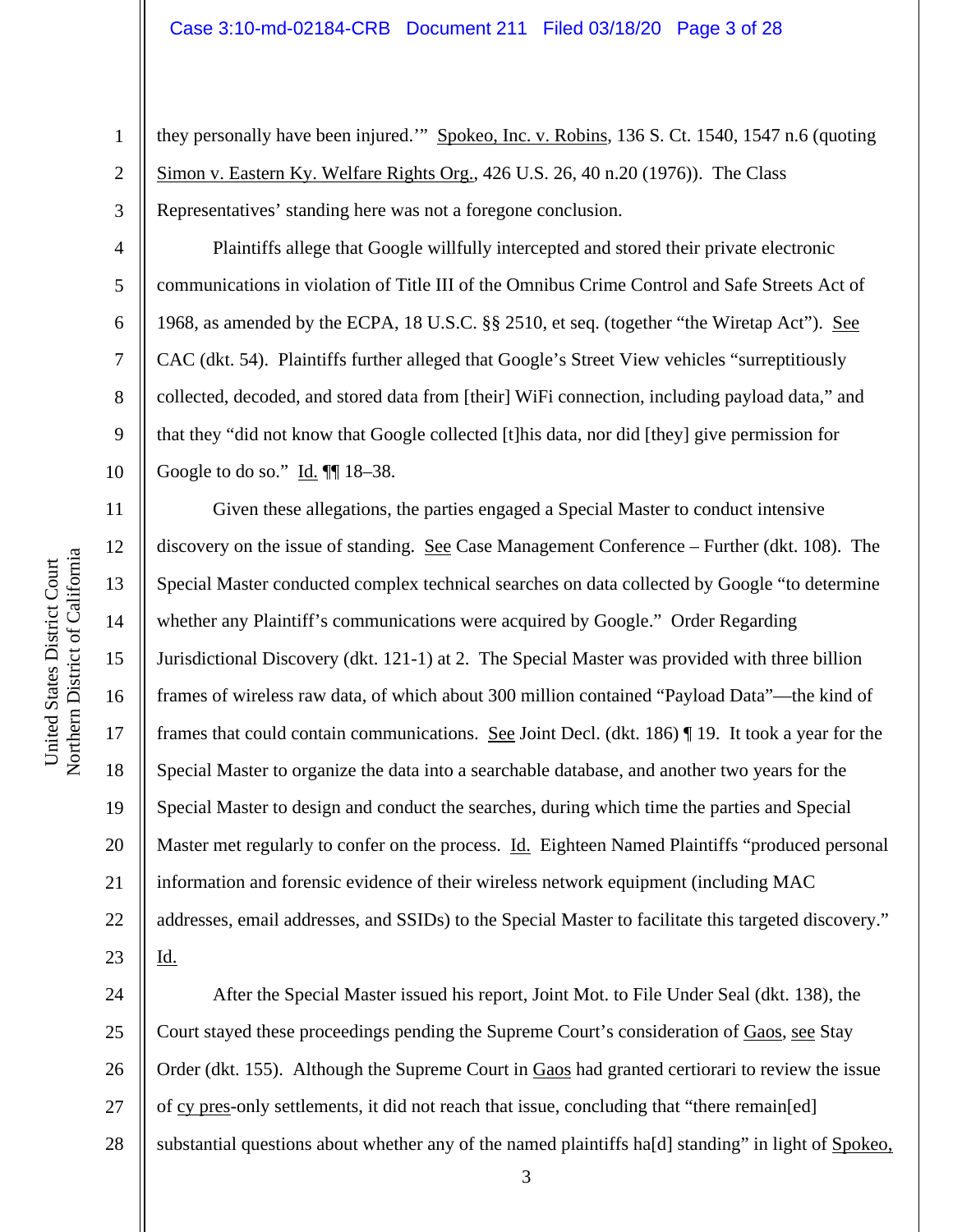136 S. Ct. 1540. The holdings of Gaos and Spokeo guide this Court's standing analysis.

The district court in Gaos had found that Gaos established standing by alleging that the defendant violated the Stored Communications Act, which provides a private right of action. See Gaos, 139 S. Ct. at 1044. While the Ninth Circuit was considering an appeal of Gaos's class action settlement, the Supreme Court decided Spokeo. See Gaos, 139 S. Ct. at 1045. In Spokeo, the Court explained that standing consists of having "(1) suffered an injury in fact; (2) that is fairly traceable to the challenged conduct of the defendant, and (3) that is likely to be redressed by a favorable judicial decision." 136 S. Ct. at 1547 (citing Lujan v. Defenders of Wildlife, 504 U.S. 555, 560–61 (1992)). The Court explained that an injury in fact requires "a plaintiff [to] show that he or she suffered 'an invasion of a legally protected interest' that is 'concrete and particularized' and 'actual or imminent, not conjectural or hypothetical.'" Id. at 1548. "Particularized" means that the injury "'must affect the plaintiff in a personal and individual way,'" while "concrete" means that the injury "must actually exist." Id. (quoting Lujan, 504 U.S. at 560 n.1). The Court noted that "intangible injuries can be concrete," and that "in determining whether an intangible harm constitutes an injury in fact, both history and the judgment of Congress play important roles." Id. at 1549. The Court found it instructive "to consider whether an alleged intangible harm has a close relationship to a harm that has traditionally been regarded as providing a basis for a lawsuit in English or American courts." Id. Merely "alleg[ing] a bare procedural violation, divorced from any concrete harm," does not satisfy the injury-in-fact requirement. Id. Plaintiffs must allege concrete harm, the Court explained, "even in the context of a statutory violation." Id. Because the Ninth Circuit had affirmed Gaos's class action settlement without reexamining standing, the Supreme Court remanded the case to the Ninth Circuit to consider Gaos's standing in light of <u>Spokeo</u>. Gaos, 139 S. Ct. at 1045–46.<sup>2</sup>

24 25 26 Because the Plaintiffs here have alleged an intangible injury that stems from a statutory violation, the Court considers Congress's judgment in "identifying and elevating intangible harms" and the relationship between the intangible injury and "harm that has traditionally been

27

1

2

3

4

5

6

7

8

9

10

11

12

13

14

15

16

17

18

19

20

21

22

<sup>28</sup>  <sup>2</sup> Importantly, the Ninth Circuit opinion that  $Gaos$  vacated and remanded was  $Google$  Referrer, 869 F.3d 737, vacated on other grounds by Gaos, 139 S. Ct. at 1044.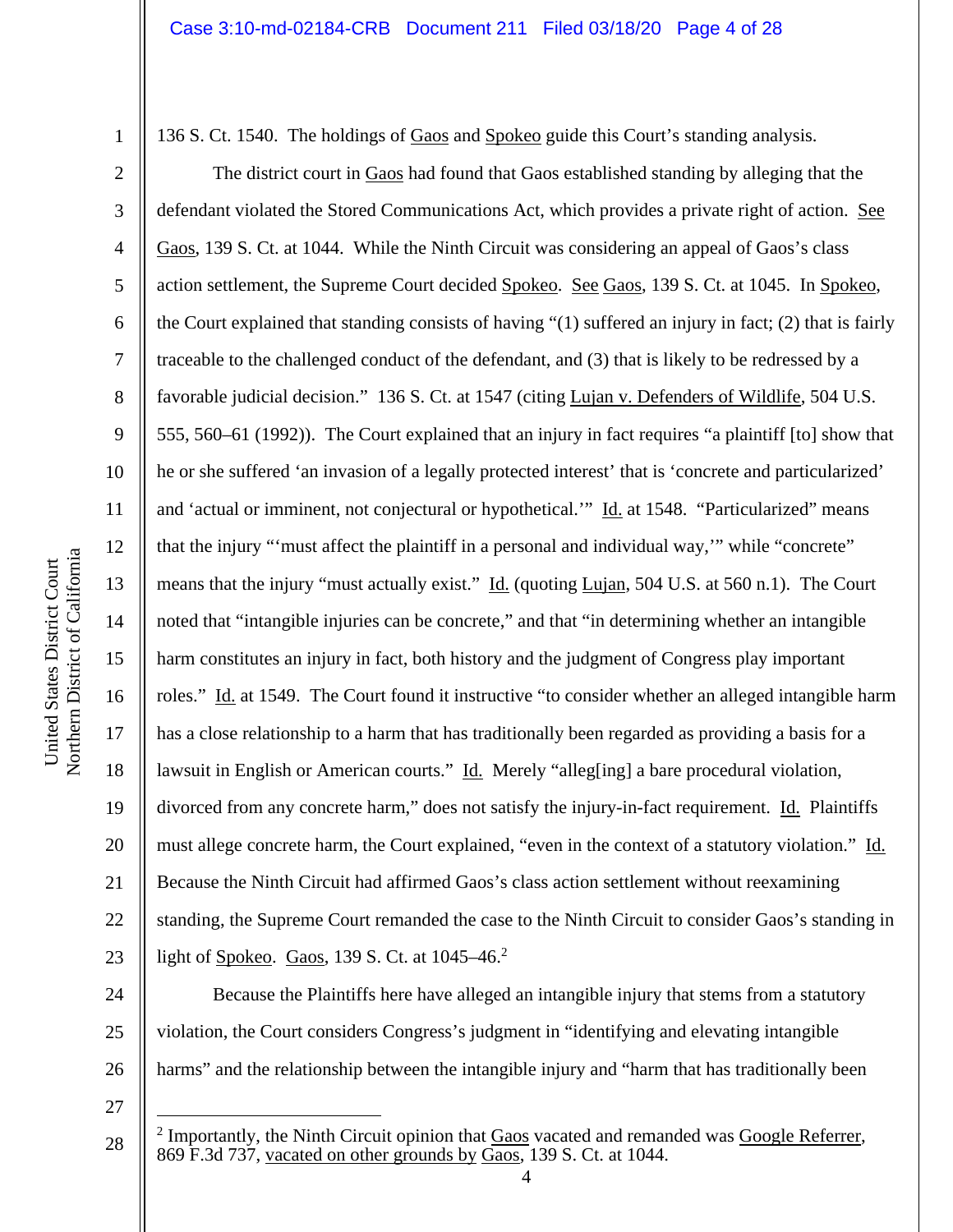#### Case 3:10-md-02184-CRB Document 211 Filed 03/18/20 Page 5 of 28

regarded as providing a basis for a lawsuit." See Spokeo, 136 S. Ct. at 1549. In enacting the ECPA, Congress sought to protect the concrete privacy interests of individuals in avoiding unwanted interception of their electronic communications. See Konop v. Hawaiian Airlines, Inc., 302 F.3d 868, 874 (9th Cir. 2002) (ECPA "was intended to afford privacy protection to electronic communications."). The prohibition in the statute, and its accompanying private right of action, reflect Congress's judgment that intentional, nonconsensual interception of private communications is an invasion of an individual's right to privacy. See S. Rep. No. 99-541 at 5 (1986), as reprinted in 1986 U.S.C.C.A.N. 3555, 3559 ("[T]he law must advance with the technology to ensure the continued vitality of the fourth amendment. Privacy cannot be left to depend solely on physical protection, or it will gradually erode as technology advances."). This congressional judgment is "instructive and important" in establishing a concrete injury under Article III. See Spokeo, 136 S. Ct. at 1549. Moreover, the injury at issue here—having one's electronic communication intentionally intercepted—bears a close relationship to a traditional violation of the right to privacy.

15 16 17 18 19 20 21 22 23 24 25 26 In so holding, the Court follows the guidance of Campbell v. Facebook, No. 17-16873, slip op. (9th Cir. Mar. 3, 2020), which weeks ago approved the settlement of a class action brought under the ECPA and the California Invasion of Privacy Act. The Circuit explained that "'Violations of the right to privacy have long been actionable at common law.'" Id. at 17 (quoting Eichenberger v. ESPN, Inc., 876 F.3d 979, 983–84 (9th Cir. 2017)). It explained, in addition, that "under the privacy torts that form the backdrop for these modern statutes, '[t]he intrusion itself makes the defendant subject to liability.'" Id. (quoting Restatement (Second) of Torts § 652B cmt. b). The Circuit also held that "The reasons articulated by the legislature[] that enacted ECPA . . . further indicate that the provisions at issue in this case reflect statutory modernizations of the privacy protections available at common law." Id. at 18. It concluded that the plaintiffs there "identified a concrete injury by claiming that Facebook violated the ECPA . . . when it intercepted, catalogued, and used without consent URLs they had shared in private messages." Id. at 20.

27 28 Another court in this district also recently applied Spokeo to a Wiretap Act claim, and reached the same conclusion. In Matera v. Google, Inc., No. 15-cv-04062, 2016 WL 5339806, at

1

2

3

4

5

6

7

8

9

10

11

12

13

14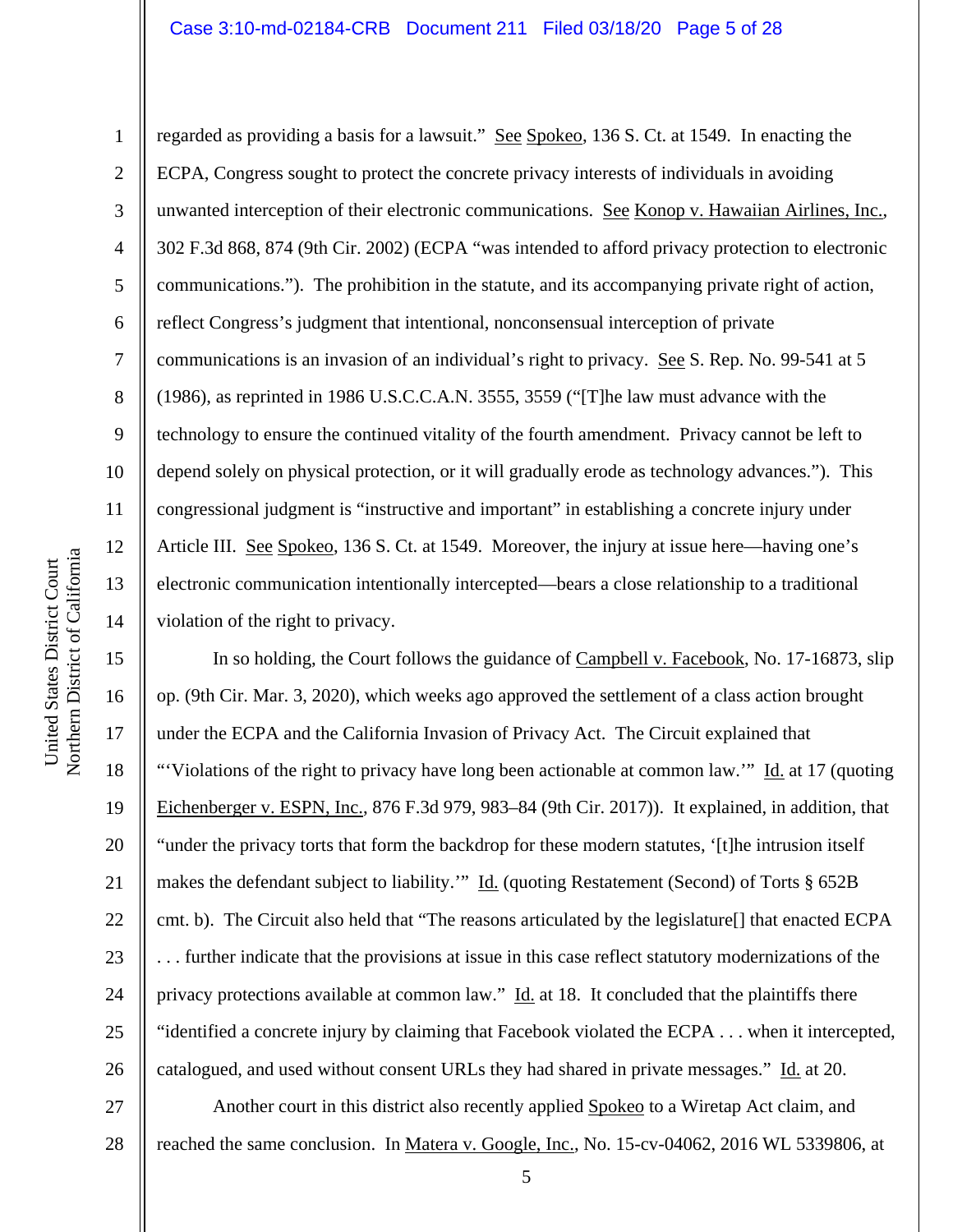1

2

3

4

5

6

7

8

9

10

11

12

13

14

15

16

17

\*8–14 (N.D. Cal. Sept. 23, 2016), Judge Koh concluded that a plaintiff who alleged that Google violated the Wiretap Act, "without claiming any additional harm," had nonetheless alleged injury sufficient to confer standing. First, the court concluded that Wiretap Act violations resemble invasion of privacy claims at common law "in both their substantive prohibitions and their purpose." Id. at \*10 (citing Restatement (Second) of Torts §§ 652A-I regarding right to privacy). Even though the elements that establish a Wiretap Act violation are not identical to those that establish a common law invasion of privacy, the court found that the harms share a close relationship. Id. at \*11. Second, Judge Koh noted that when courts determine whether Congress intended to make an alleged statutory violation an injury in fact, they often "place[] dispositive weight on whether a plaintiff alleges the violation of a substantive, rather than procedural, statutory right." Id. at \*12 (citing Cour v. Life360, Inc., No. 16-cv-00805-TEH, 2016 WL 4039279, at \*2 (N.D. Cal. July 28, 2016)). The court found that Congress "create[d] substantive rights to privacy in one's communications" when it enacted the Wiretap Act. Id. at \*13. Judge Koh concluded, therefore, that the relationship between Wiretap Act violations and privacy torts, as well as Congress's judgment that plaintiffs who allege Wiretap Act violations should have a right to legal relief, meant that an alleged Wiretap Act violation "constitute[s] concrete injury in fact." Id. at \*14.

18 19 20 21 22 23 Numerous other courts have also concluded that violations of the ECPA cause concrete and particularized harms that give rise to Article III standing. See, e.g., In re Nickelodeon Consumer Privacy Litig., 827 F.3d 262, 273–74 (3d Cir. 2016); Rackemann v. LISNR, Inc., No. 1:17-cv-00624-TWP-MJD, 2017 WL 4340349, at \*3–5 (S.D. Ind. Sept. 29, 2017); Cooper v. Slice Techs., Inc., No. 17-cv-7102 (JPO), 2018 WL 2727888, at \*2–5 (S.D.N.Y. June 6, 2018); In re Facebook Internet Tracking Litig., 263 F. Supp. 3d 836, 841–42, 844–45 (N.D. Cal. 2017).

24 25 26 27 28 The Court now finds and concludes that the Class Representatives, who have alleged that Google intercepted the private communications transmitted in their payload data, have standing under Article III of the United States Constitution. The invasions of privacy involved here are concrete and particularized injuries-in-fact to rights defined and protected by statute, and they fall well within the courts' traditional sphere of authority. See Matera, 2016 WL 5339806, at \*10, 14.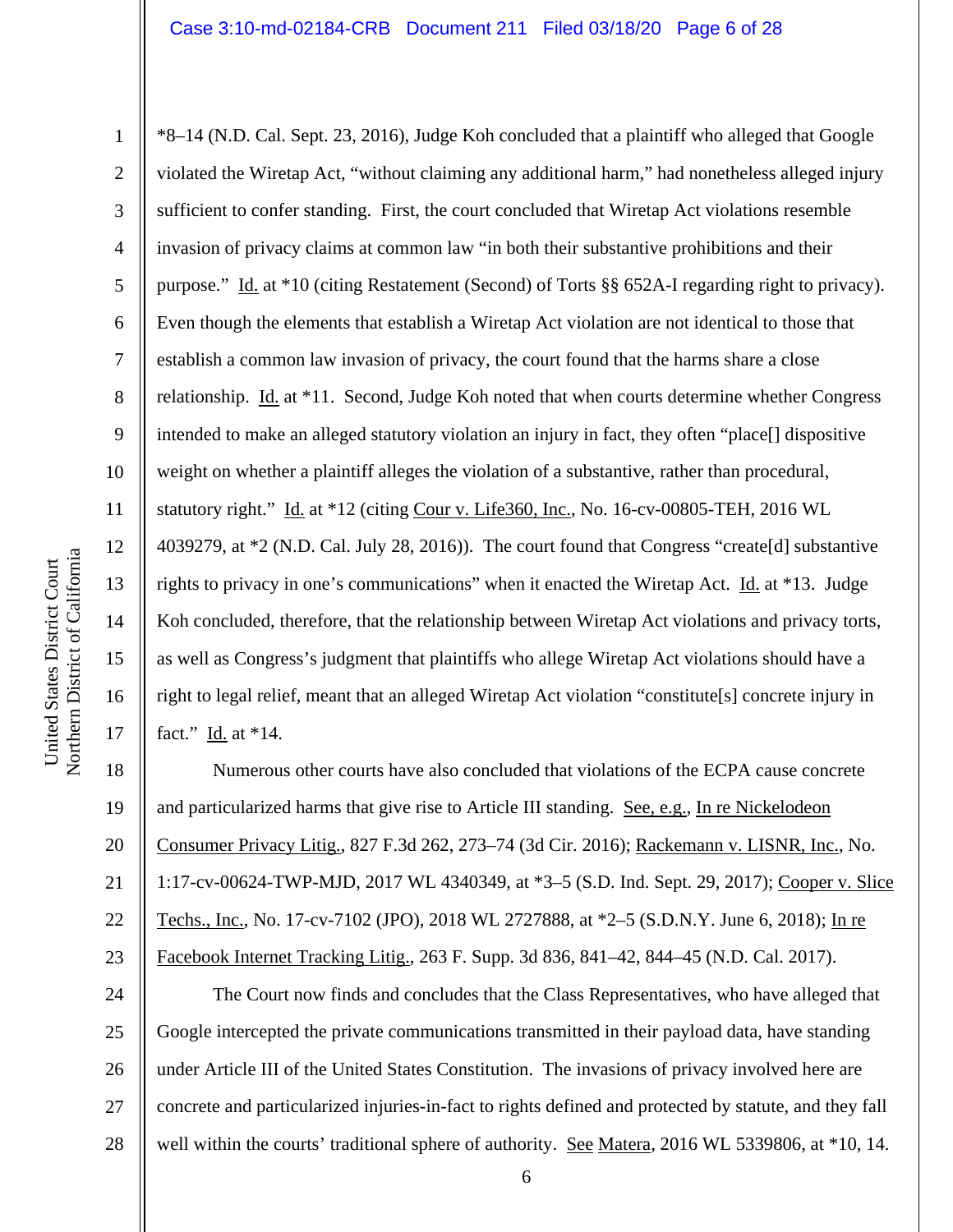The alleged injuries are fairly traceable to the challenged conduct of the defendant and are redressable by the Court. See Spokeo, 136 S. Ct. at 1547.

3

1

2

4

5

7

8

9

10

11

12

13

14

15

16

17

18

19

# **IV. CERTIFICATION OF RULE 23(B)(3) CLASS FOR SETTLEMENT PURPOSES**

Plaintiffs seek to certify a single nationwide class under Federal Rule of Civil Procedure 23(a) and Rule 23(b)(3). See Mot. at  $9-13$ .

6

# **A. Rule 23(a) Requirements**

Under the first Rule 23(a) factor, the class must be "so numerous that joinder of all members is impracticable." Fed. R. Civ. P. 23(a)(1). Some courts have held that numerosity may be presumed when the class comprises forty or more members. See Krzesniak v. Cendant Corp., No. C 05-05156 MEJ, 2007 WL 1795703, at \*7 (N.D. Cal. June 20, 2007). Whether joinder is impracticable depends on the facts and circumstances of each case. See id. Here, Class Counsel estimate that the class has approximately 60 million members. Reply Decl. (dkt. 198-1)  $\P$  3.<sup>3</sup> Plaintiffs have therefore satisfied Rule 23(a)(1).

Under the second Rule 23(a) factor, the class must share common questions of law or fact. Fed. R. Civ. P. 23(a)(2). Not all questions of law or fact must be common: "[t]he existence of shared legal issues with divergent factual predicates is sufficient." See Hanlon, 150 F.3d at 1019. Here, class members' claims share questions of law and fact, such as whether Google intentionally intercepted electronic communications, in violation of the Wiretap Act. See CAC ¶ 122. Plaintiffs have satisfied Rule 23(a)(2).

20 21 22 23 24 Under the third Rule 23(a) factor, a representative party's claims or defenses must be "typical of the claims or defenses of the class." Fed. R. Civ. P. 23(a)(3). "The purpose of the typicality requirement is to assure that the interest of the named representative aligns with the interest of the class." Hanon v. Dataproducts Corp., 976 F.2d 497, 508 (9th Cir. 1992) (citing Weinberger v. Thornton, 114 F.R.D. 599, 603 (S.D. Cal. 1986)). Courts consider whether the

25

26 27 <sup>3</sup> While this is only an estimate, Class Counsel explained by way of declaration that it reached that number based on the three hundred million payload data frames in this case, as well as the related investigation done by the Canadian government. Id. It discussed its reasoning further at the

28 motion hearing. Counsel for Google echoed at the motion hearing that the estimate appeared valid and that the exact class size is unknown. The Court accepts that the class size is approximately 60 million people.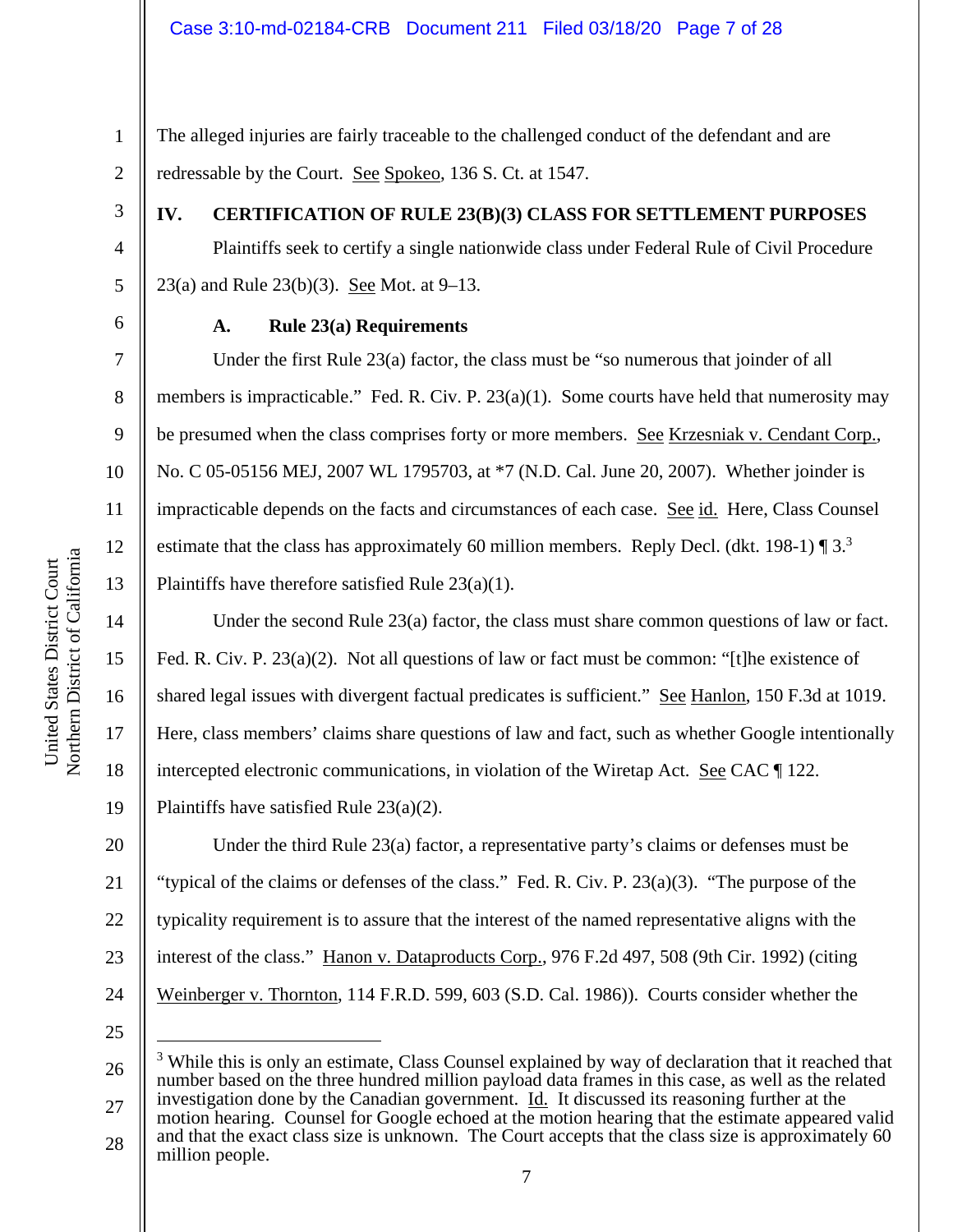#### Case 3:10-md-02184-CRB Document 211 Filed 03/18/20 Page 8 of 28

8

9

10

11

12

13

14

15

16

17

1

named plaintiffs and unnamed class members share "the same or similar injury" and whether the alleged wrongful conduct is "not unique to the named plaintiffs." Id. (quoting Schwartz v. Harp, 108 F.R.D. 279, 282 (C.D. Cal. 1985)). Here, Plaintiffs and the unnamed class members have the same alleged injury—that Google's Street View vehicles collected their electronic communications, without consent, from unencrypted Wi-Fi networks. See CAC ¶ 123. Plaintiffs have therefore satisfied Rule 23(a)(3).

Under the final Rule  $23(a)$  factor, the representative party must "fairly and adequately protect the interests of the class." Fed. R. Civ. P. 23(a)(4). Representative parties are required to protect the interests of the class by (1) retaining qualified counsel who will prosecute the case vigorously, and (2) ensuring they do not have any conflicts of interest with the proposed class. See Hanlon, 150 F.3d at 1020.Class Counsel, Spector Roseman & Kodroff PC, Cohen Milstein Sellers & Toll PLLC, and Lieff Cabraser Heimann & Bernstein LLP, are qualified and competent and have extensive experience in these kinds of cases. Kodroff Prelim. Approval Decl. (dkt. 166- 1) ¶ 28, Exs. K, L; Joint Decl. ¶ 64, Exs. D, E. The Court has observed their vigorous and capable advocacy since it took over this case. The Court is not aware of any conflicts with the proposed class, and finds that "each potential plaintiff has the same problem"—that Google allegedly intercepted their payload data. See Hanlon, 150 F.3d at 1021.

18 19 20 21 22 23 24 25 Objector Lowery argues that Plaintiffs cannot meet Rule  $23(a)(4)$  and Rule  $23(g)(4)$ ("Class counsel must fairly and adequately represent the interests of the class"), because Class Counsel is supposed to "maximize class recovery," and not sacrifice class recovery for counsel's own "red carpet treatment on fees." Lowery Obj. (dkt. 188) at 17. He argues that "the cy presonly settlement combined with a sizable clear-sailing attorneys' fee, sizable incentive awards, and a donation to a charity working class counsel,<sup>4</sup> combine to indicate inadequate representation." Id. at 18. This argument fails because it assumes, wrongly, that the cy pres settlement is not a benefit to the class, see Lane, 696 F.3d at 819 (explaining that cy pres remedy is one in which "class

26

a

<sup>27</sup>  28 <sup>4</sup> It is unclear what this means; to the extent that Objector Lowery is objecting to the alleged relationship between the parties and the cy pres recipients, the Court has examined the relationships here and does not find them problematic.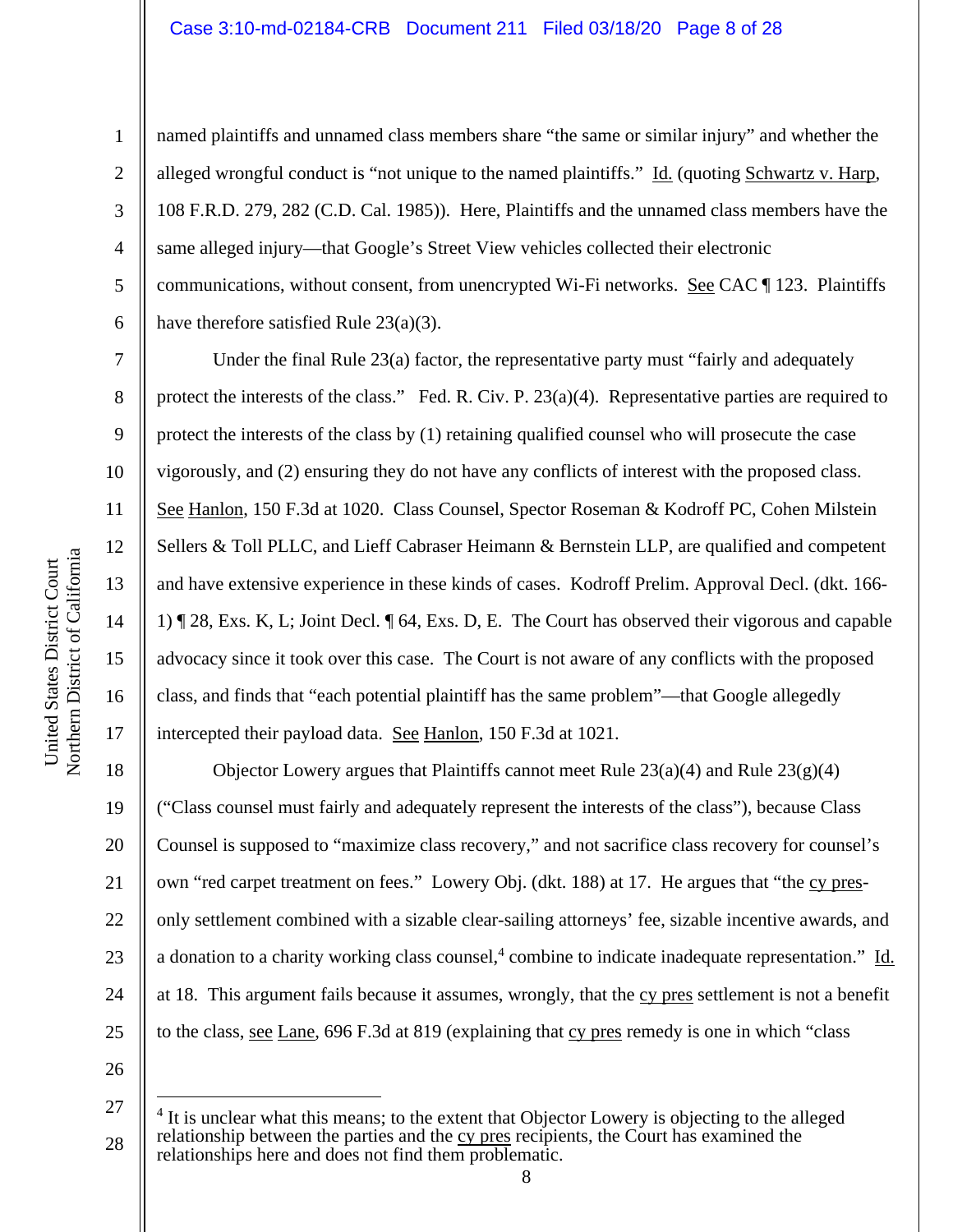a

9

10

11

12

13

14

15

16

17

18

19

20

21

22

23

1

2 3 4 5 6 7 8 members receive an indirect benefit (usually through defendant donations to a third party) rather than a direct monetary payment"); 4 Newberg on Class Actions § 12:32 (5th ed. 2019 update) ("by sending money to charities that work in the class's interest, it is arguably compensatory, albeit indirectly so. The class benefits from a cy pres distribution as it realizes the gains that its charitable contribution can accomplish."), and because it assumes, wrongly, that the attorneys' fees in this case are some kind of windfall for Class Counsel, who are seeking a negative lodestar multiplier after spending nearly a decade on this case, see Fees Mot. (dkt. 185) at 17. Plaintiffs have satisfied Rule 23(a)(4).

# **B. Rule 23(b) Requirements**

Plaintiffs seek to certify the class under Rule 23(b)(3). See Mot. at 17. To be certified under Rule  $23(b)(3)$ , the proposed class must meet two requirements: (1) common questions of law and fact must predominate over individual claims, and (2) the litigation as a class action suit must be superior to other methods of resolving the controversy. Fed. R. Civ. P. 23(b)(3).

Common questions of law and fact predominate over individual claims when the common questions "present a significant aspect of the case and they can be resolved for all members of the class in a single adjudication. . . ." Hanlon, 150 F.3d at 1022 (internal quotation marks omitted). The predominance requirement is "readily met" where the class is a "cohesive group of individuals [who] suffered the same harm in the same way because of the [defendant's] conduct." In re Hyundai & Kia Fuel Economy Litig., 926 F.3d 539, 559 (9th Cir. 2019). Here, Plaintiffs have alleged that Google's alleged collection of payload data by its Street View vehicles uniformly injured the class. See Mot. at 11; CAC  $\P$  126. The central facts (what was Google's conduct, and was it intentional) and the key questions of law (did such conduct violate the ECPA) are common to the class. Plaintiffs meet the predominance requirement.

24 25 26 27 28 In determining whether a class action is superior to other methods of resolving claims, courts consider whether the class action "will reduce litigation costs and promote greater efficiency." Valentino v. Carter-Wallace, Inc., 97 F.3d 1227, 1234 (9th Cir. 1996). A class action is also superior to other methods when it is the only realistic method of adjudicating class members' claims. Id. at 1234–35. Here, because the proposed class likely includes sixty million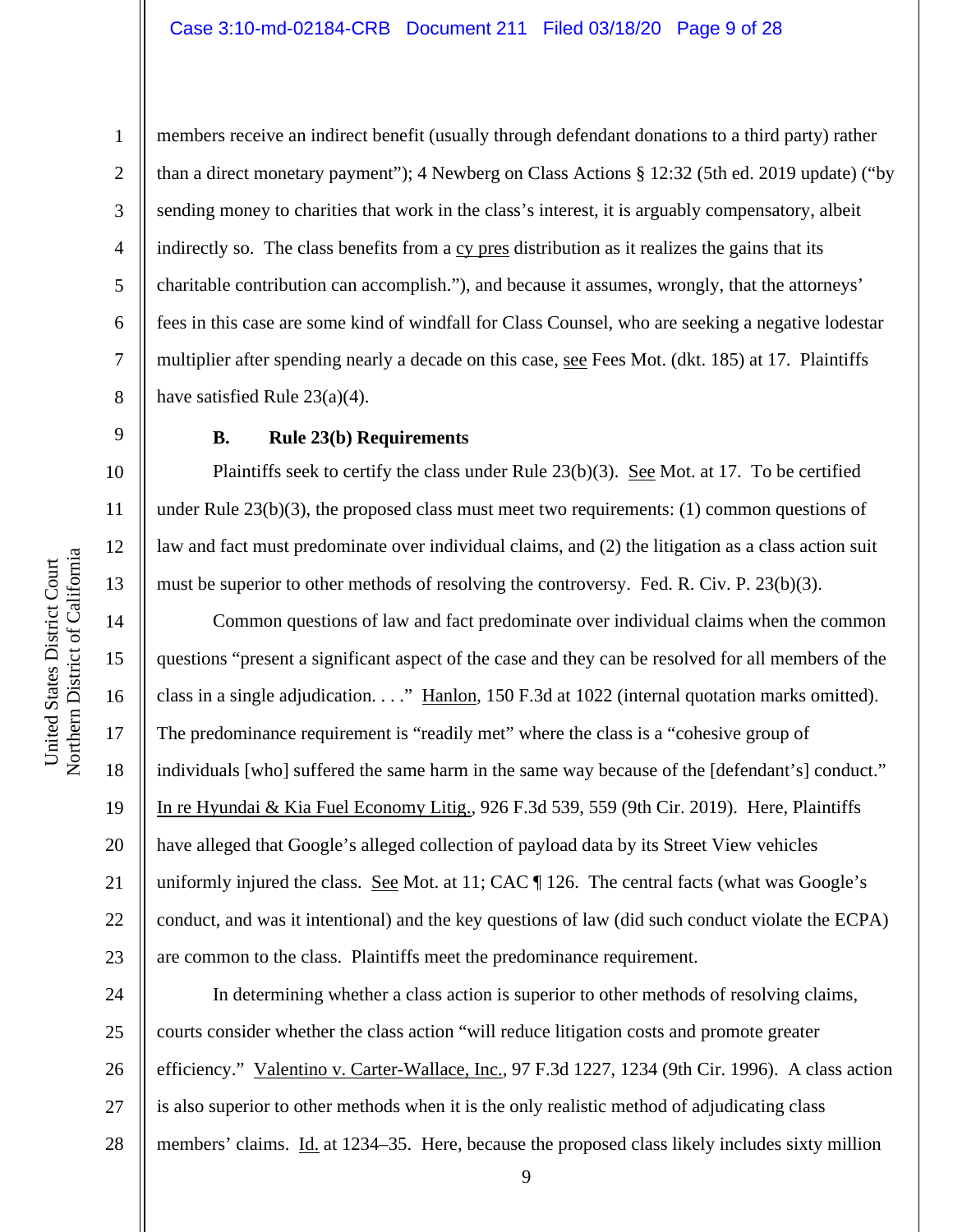# Case 3:10-md-02184-CRB Document 211 Filed 03/18/20 Page 10 of 28

people, there is no realistic alternative to a class action. In addition, because individual claims for damages would likely be capped at \$10,000, and might be zero, see 18 U.S.C. § 2520(c)(2); Campbell v. Facebook, Inc., 315 F.R.D. 250, 268 (N.D. Cal. 2016) ("court 'may' award damages"), class members might find the cost of litigating individual claims prohibitive. See also Local Joint Executive Bc. of Culinary/Bartender Trust Fund v. Las Vegas Sands, Inc., 244 F.3d 1152, 1163 (9th Cir. 2001) (explaining that "the disparity between [class members'] litigation costs and what they hope to recover" may favor consolidating individual claims in a class action). Individual lawsuits also risk "the possibility of inconsistent rulings and results." In re Volkswagen "Clean Diesel" Mktg., Sales Practices, and Prods. Liab. Litig., MDL No. 2672 CRB (JSC), 2017 WL 672727, at \*14 (N.D. Cal. Feb. 16, 2017). For these reasons, the Court is inclined to conclude that a class action is the superior method of resolving this controversy.

12 13 14 15 16 17 18 19 20 21 22 23 24 25 26 Objector Lowery, however, argues that "[i]f a settlement certification 'serves only as a vehicle through which to extinguish the absent class members' claims without providing them any relief' because it would be too impractical to distribute the settlement funds to class members, then a class action is not a superior means to adjudicating this controversy." Lowery Obj. at 19 (quoting Gaos, 139 S. Ct. at 1047 (Thomas, J., dissenting). But the Court does not agree that this settlement is only a vehicle for extinguishing class claims. This settlement has yielded some amount of injunctive relief as well as a meaningful settlement fund<sup>5</sup> that can benefit the class by serving the class's interest in protecting internet privacy. See Mot. at 3–4; Hughes v. Kore of Indiana Enterprise, Inc., 731 F.3d 672, 676 (7th Cir. 2013) ("Payment of \$10,000 to a charity whose mission coincided with, or at least overlapped, the interest of the class (such as a foundation concerned with consumer protection) would amplify the effect of the modest damages in protecting consumers. A foundation that receives \$10,000 can use the money to do something to minimize violations of the Electronic Funds Transfer Act; as a practical matter, class members each given \$3.57 cannot."). Objector Lowery's assertion that a class action is not superior because absent class members receive no compensation, Lowery Obj. at 20, is unpersuasive given the

27

28

1

2

3

4

5

6

7

8

9

10

<sup>&</sup>lt;sup>5</sup> Counsel for Lowery acknowledged at the motion hearing that he does not contest the adequacy of the \$13 million fund.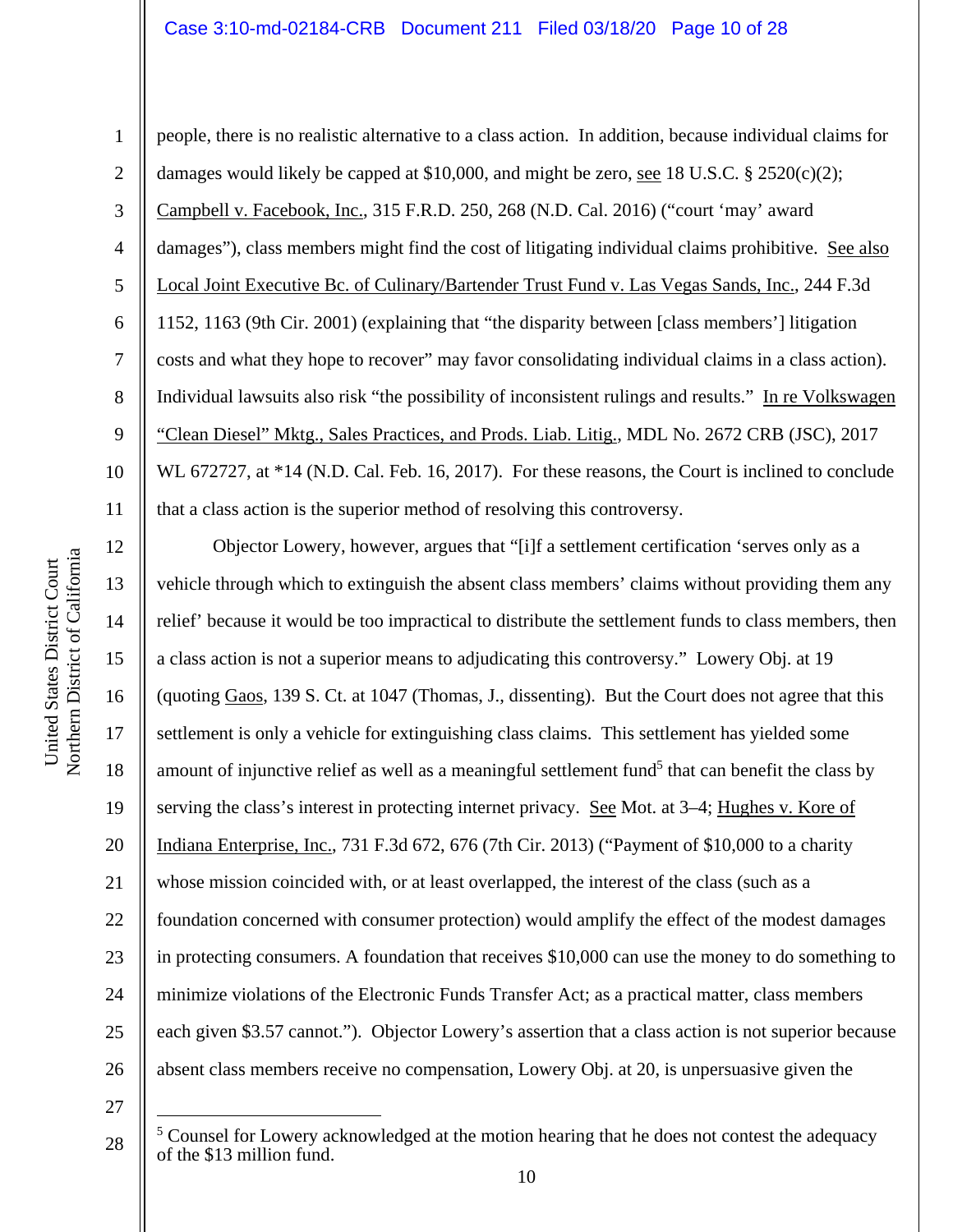Circuit's approval of a cy-pres only settlement in Lane, 696 F.3d 811. The Court therefore agrees with Google Referrer, 869 F.3d at 742, which "easily reject[ed] Objectors' argument that if the settlement fund was non-distributable, then a class action cannot be the superior means of adjudicating this controversy under Rule 23(b)(3)."

The Court further rejects Objector Lowery's argument that, because there is no efficient means of identifying class members, then the class cannot be certified. Lowery Obj. at 20–21. The Circuit in Briseno v. ConAgra Foods, Inc., 844 F.3d 1121, 1133 (9th Cir. 2017), held that "the language of Rule 23 neither provides nor implies that demonstrating an administratively feasible way to identify class members is a prerequisite to class certification." Moreover, Briseno cautioned against a stand-alone ascertainability requirement, which "would often be outcome determinative for cases like this one, in which administrative feasibility would be difficult to demonstrate but in which there may be no realistic alternative to class treatment." Id. at 1128. The class here is ascertainable under the implied ascertainability requirement of Rule 23 because its membership is defined objectively as "all persons who used a wireless network device from which Acquired Payload Data was obtained," see Mot. at 3 (class definition), and because whether a class member used such a device from which Google acquired Payload Data within the class period is also an objective question. The difficulty that any one individual would have in demonstrating membership in the class, requiring a process akin to the three-year process undertaken by the Special Master, is all the more reason that class treatment is superior to an individual lawsuit, or a slew of individual lawsuits. See also Google Referrer, 869 F.3d at 742 ("Not surprisingly, there is a relationship between the superiority requirement and the appropriateness of a cy pres-only settlement.").

23 24

Because Plaintiffs' proposed class meets the requirements of Rule 23(a) and Rule 23(b)(3), the Court CERTIFIES the classes for settlement purposes under Rule 23(b)(3).

25

# **V. APPOINTMENT OF CLASS COUNSEL**

26 27 28 The Court confirms its appointment of Spector Roseman & Kodroff, P.C. and Cohen Milstein Sellers & Toll PLLC as Co-Lead Class Counsel for the class, and of Lieff Cabraser Heimann & Bernstein LLP as Liaison Counsel for Class under Rule 23(g).

1

2

3

4

5

6

7

8

9

10

11

12

13

14

15

16

17

18

19

20

21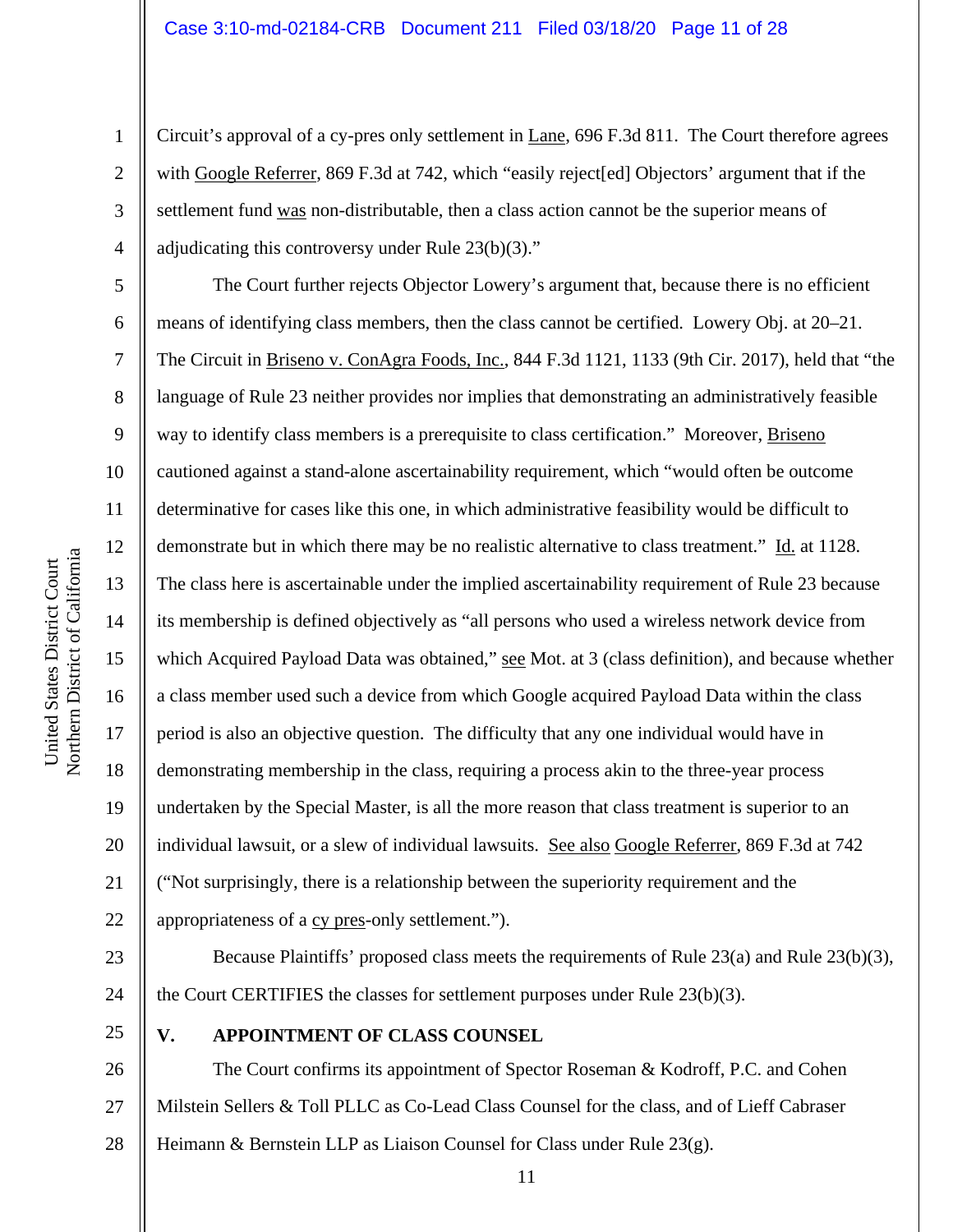### **VI. ATTORNEYS' FEES AND EXPENSES**

Plaintiffs move for attorneys' fees, litigation expenses, and service awards. See Fees Mot. (dkt. 185). They seek out of the Settlement Fund (A) attorneys' fees amounting to 25% of the \$13,000,000 Settlement Fund (\$3,250,000), (B) \$750,000 in litigation expenses, and (C) Service Awards totaling \$91,500 for twenty-one Class Representatives. Id. at 1. The Court has carefully considered the filings in connection with this motion, as well as the record in this matter, and it GRANTS the motion, as modified herein.

#### **A. Attorneys' Fees**

The Court finds that Class Counsel are entitled to reasonable attorneys' fees pursuant to the common fund doctrine, In re Wash. Pub. Power Supply Sys. Sec. Litig., 19 F. 3d 1291, 1300 (9th Cir. 1994), and under the fee-shifting provision for a prevailing party under the ECPA, 18 U.S.C. § 2520(b)(3); see also Barrios v. Cal. Interscholastic Fed'n, 277 F.3d 1128, 1134 (9th Cir. 2002) (quoting Fischer v. SJB–P.D. Inc., 214 F.3d 1115, 1118 (9th Cir. 2000)) ("[A] plaintiff 'prevails' when he or she enters into a legally enforceable settlement agreement against the defendant . . . [such that] 'the plaintiff can force the defendant to do something he otherwise would not have to do.'").

The Court finds that the percentage-of-recovery method of determining reasonable attorneys' fees is appropriate here, as the settlement creates a common fund. The Court exercises its discretion to analyze the fee request using that method. See In re Hyundai, 926 F.3d at 570; Vizcaino v. Microsoft Corp., 290 F.3d 1043, 1047 (9th Cir. 2002); In re Bluetooth Headset Prods. Liab. Litig., 654 F.3d 935, 942 (9th Cir. 2011). The Court will also conduct a lodestar-based analysis as a cross-check on the reasonableness of the requested fee. See In re Lithium Ion Batteries Antitrust Litig., No. 4:13-md-02420-YGR (MDL), 2019 WL 3856413, at \*7 (N.D. Cal. Aug. 16, 2019).

The Court recognizes that in the Ninth Circuit, the "benchmark" fee award is 25%, which can be adjusted upward or downward based on the circumstances of the case. Paul, Johnson, Alston & Hunt v. Graulty, 886 F.2d 268, 272 (9th Cir. 1989). Class Counsel request fees of 25%. See generally Fees Mot. While the Court finds Class Counsel's fee request of 25% entirely

1

2

3

4

5

6

7

8

9

10

11

12

13

14

15

16

17

18

19

20

21

22

23

24

25

26

27

28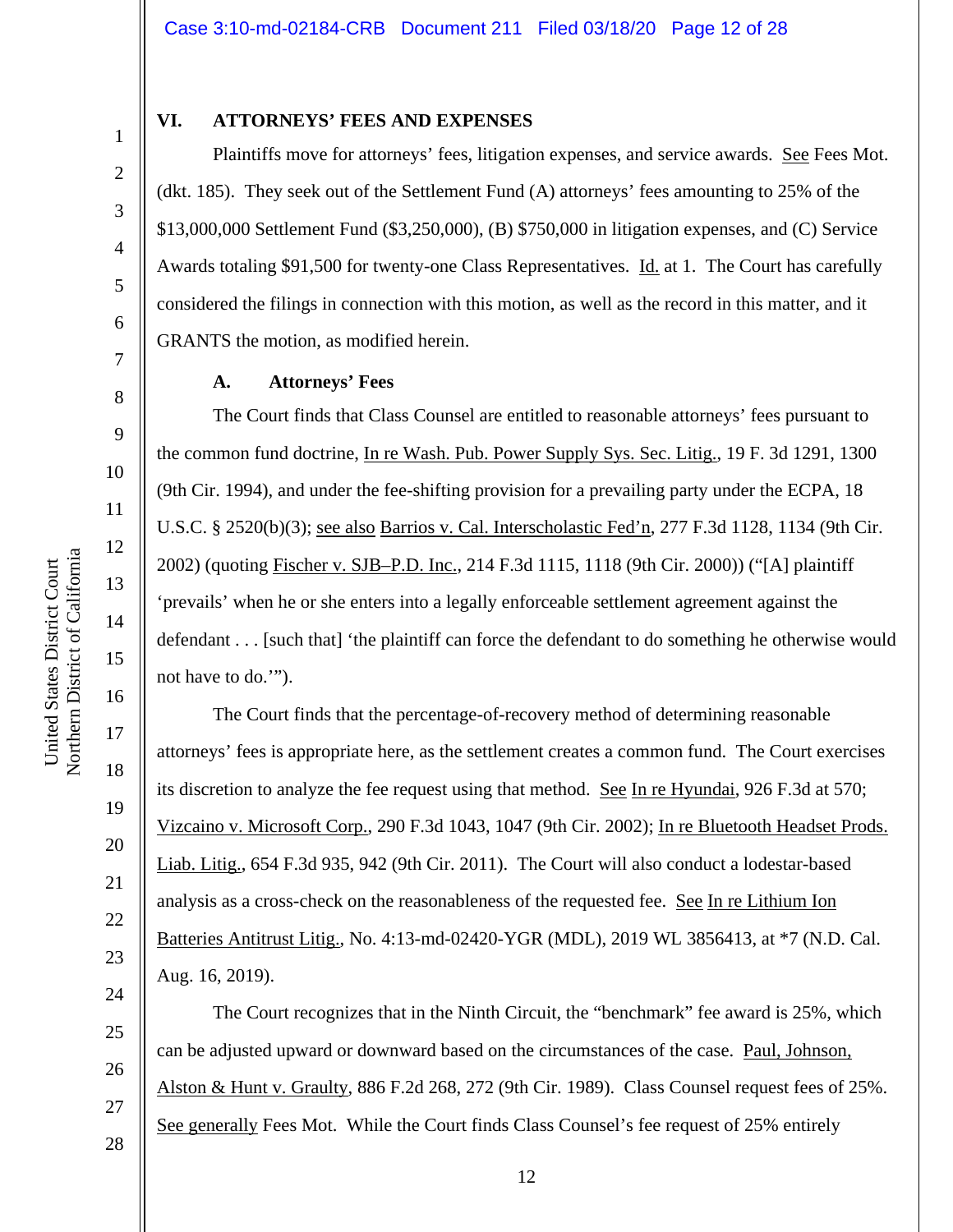reasonable in terms of the non-exhaustive factors set forth in Vizcaino, 290 F.3d 1043, discussed below, the Court parts ways with Class Counsel in one respect. This Court does not calculate the 25% fee award based on the gross settlement fund of \$13 million, but the net fund, after subtracting the litigation and Service Awards.

It is not an abuse of discretion to calculate fees based on the gross fund. See Powers v. Eichen*,* 229 F.3d 1249, 1258 (9th Cir. 2000) ("choice of whether to base an attorneys' fee award on either net or gross recovery should not make a difference so long as the end result is reasonable"). But the Court is not required to use the gross, and has a longstanding preference for using the net. See also Redman v. Radioshack Corp.*,* 768 F.3d 622, 633 (7th Cir. 2014) ("the central consideration is what class counsel achieved for the members of the class rather than how much effort class counsel invested in the litigation"); In re Wells Fargo Secs. Litig.*,* 157 F.R.D. 467, 471 (N.D. Cal. 1994) ("If an attorney risks losing some portion of his fee award for each additional dollar in expenses he incurs, the attorney is sure to minimize expenses"); Miles v. AlliedBarton Security Svcs., LLC*,* No. 12–5761 JD, 2014 WL 6065602, at \*5 (N.D. Cal. Nov. 12, 2014) ("the fees paid to the settlement administrator—do[] not constitute a benefit to the class members"). Twenty-five percent of the net is entirely appropriate, as none of the Vizcaino factors warrant a downward adjustment from the benchmark.

18 20 21 22 First, the overall result and benefit to the class from the litigation supports the requested percentage. The monetary component of the settlement benefits the class members by serving the goals of this litigation and the ECPA. The injunctive relief component is modest but nonetheless works a benefit, reducing the chance that similar invasions of the class's privacy recur, and helping Class Members protect against future privacy violations.<sup>6</sup>

23

24 25 26 27 28 <sup>6</sup> The Court hereby rejects Objector Lowery's hyperbolic argument that because the cy pres does not benefit the class, the appropriate fee award is zero. See Lowery Obj. at 22. The Court further rejects his argument that in calculating attorneys' fees, the Court should discount the Settlement Fund to reflect that the money is going to cy pres organizations rather than to class members. Id. at 24 ("If this Court endorses a rule that makes class counsel financially indifferent between a settlement that awards cash directly to class members and a cy pres-only settlement, the parties will always agree to the cy pres arrangement and unnamed class members will be permanently left out in the cold."). Currently, cy pres-only settlements are permissible in the Ninth Circuit. See Lane, 696 F.3d 811. That has not meant that every class action settlement has resulted in a cy-pres only settlement. This Court would not find a cy pres-only settlement fair, reasonable, and

1

2

3

4

5

6

7

8

9

10

11

12

13

14

15

16

17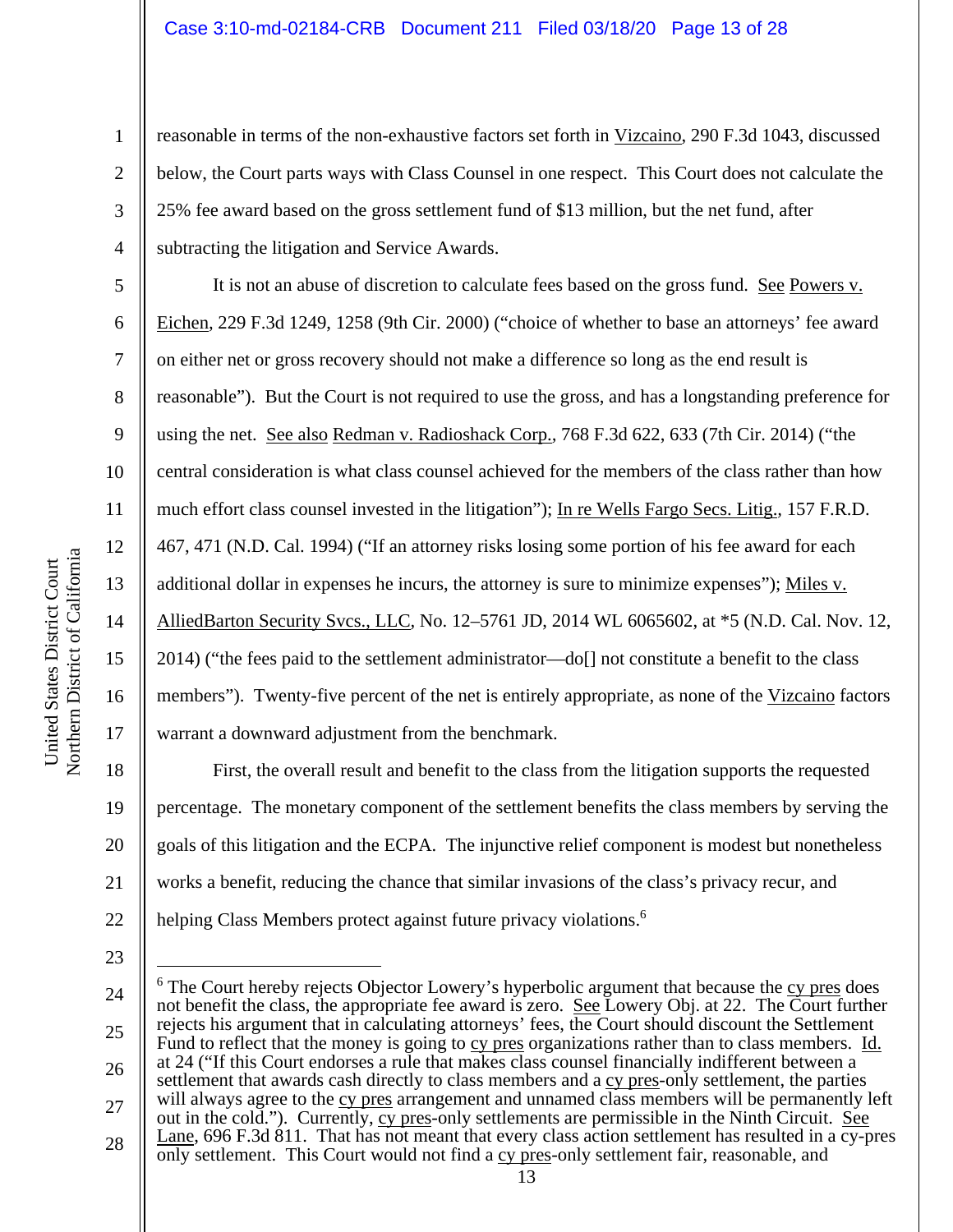a United States District Court United States District Court Northern District of Californi

1

2

3

4

5

6

7

8

9

10

11

12

13

14

15

16

17

18

19

20

21

22

23

24

25

Second, this case required skill and expertise, which Class Counsel amply demonstrated over nearly ten years of work. The case involved novel issues, including whether the ECPA applied to wireless networks that the owners had failed to encrypt. Class Counsel represented the class well, advocating on behalf of consumers' right to privacy in their wireless network communications, taking on a multinational corporation, and ultimately resolving the case favorably to the class.

Third, this was a risky case. It was uncertain whether Google's conduct violated the ECPA, whether data transmitted over unencrypted wireless networks is "readily accessible to the general public," and whether, even if Plaintiffs won, the Court would exercise its discretion under the ECPA by awarding full statutory damages per class member, or no statutory damages at all. See Campbell, 315 F.R.D. at 268.This case was made more challenging because of, among other things, the standing issue raised in Spokeo and Gaos; the immense class size but the minimal damages each class member suffered; the technical challenges involved in demonstrating that any one individual class member's privacy was violated; and, arguably, the AVC, which in 2013 granted significant injunctive relief but also stated that "[t]he Payload Data collection occurred without the knowledge of Google executives." See Pltf. Resp. (dkt. 199) at 4. Class Counsel devoted substantial time to the case—over 8,000 hours—on a purely contingent basis. Joint Decl. ¶¶ 3, 40. There was no guarantee that Plaintiffs' claims would survive a motion to dismiss and subsequent appeals, or that the class would see substantial damages.

The Court has also conducted a lodestar-based analysis, and finds that the requested percent is reasonable under the lodestar approach. See Vizcaino, 290 F.3d at 1050.

Class Counsel's billing summaries comply with this Court's guidelines for class action attorneys' fees requests and contain sufficient detail for the Court to conduct a lodestar-based assessment of the fee request. These summaries show that Class Counsel's lodestar for work on this case through October 31, 2019 is \$5,469,030.20, representing 8,083.2 hours of attorney and

<sup>27</sup>  28 adequate in many circumstances. But where the settlement fund is non-distributable, counsel should not be penalized for fashioning a cy pres-only settlement that stands to accomplish some good.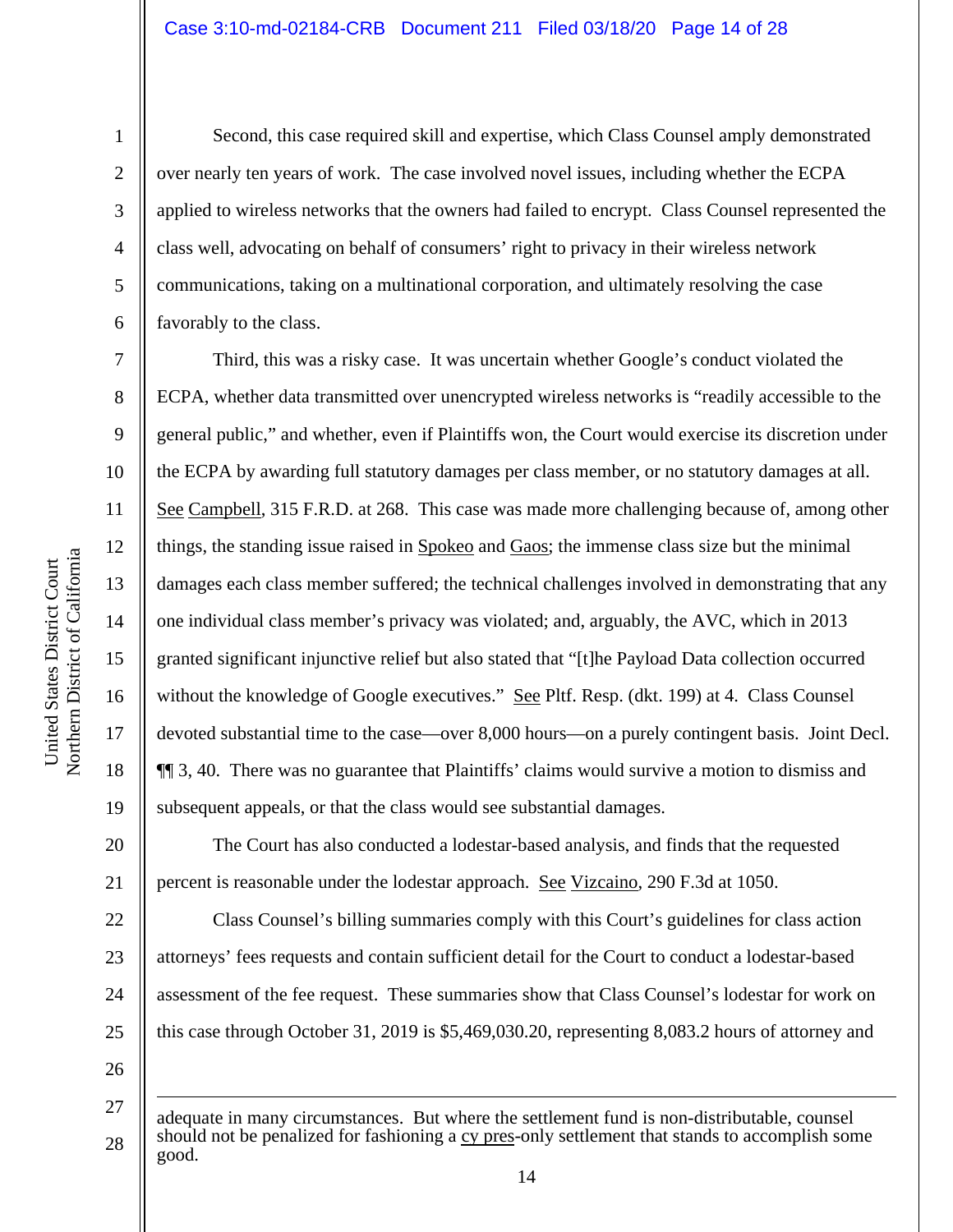## Case 3:10-md-02184-CRB Document 211 Filed 03/18/20 Page 15 of 28

staff time, and representing a negative multiplier of 0.59 on Class Counsel's actual fee request. A negative lodestar multiplier "strongly suggests the reasonableness" of the requested fee. See Rosado v. Ebay Inc., No. 12-04005-EJD, 2016 WL 3401987, at \*8 (N.D. Cal. June 21, 2016) (collecting cases).

The Court finds that the hours and rates that Class Counsel used to calculate the lodestar are also reasonable. First, the Court finds that the time Class Counsel spent on the case was reasonable. Class Counsel devoted more than nine years to this challenging litigation, which involved novel facts and legal issues. Class Counsel have also attested that they reviewed the hours expended in this action, and that the lodestar submitted to the Court excludes time that was removed in the exercise of billing discretion. Second, the Court finds that the rates Class Counsel used to calculate their lodestar are reasonable. The rates of all three Class Counsel firms are supported by a description of the qualifications of the attorneys and staff who worked on this case. Moreover, each firm's standard billing have been approved multiple times in this District.

The Court leaves it to Co-Lead Class Counsel, in the first instance, to allocate appropriate amounts of the attorneys' fees awarded to Class Counsel both among Class Counsel and among the additional law firms that have reported time in this MDL to Co-Lead Class Counsel. If there are disagreements among Counsel, the Court will determine whether Co-Lead Class Counsel's allocation is reasonable.

For the reasons discussed above, the Court concludes that the requested percentage is reasonable, and the Court GRANTS attorneys' fees as calculated below.

# **B. Expenses**

22 23 24 25 26 The Court finds that Class Counsel are entitled to the reimbursement of reasonable litigation expenses under the common fund doctrine and the ECPA. See Paul, Johnson, Alston  $&$ Hunt, 886 F.2d at 271; 18 U.S.C. § 2520(b)(3). The Court finds that the expenses incurred in this litigation (dominated by the cost of the Special Master) were necessary to the effective representation of the class and would normally be charged to a fee-paying client.

27 28 The Court therefore GRANTS Plaintiffs' motion for litigation expenses in the amount of \$750,000.

1

2

3

4

5

6

7

8

9

10

11

12

13

14

15

16

17

18

19

20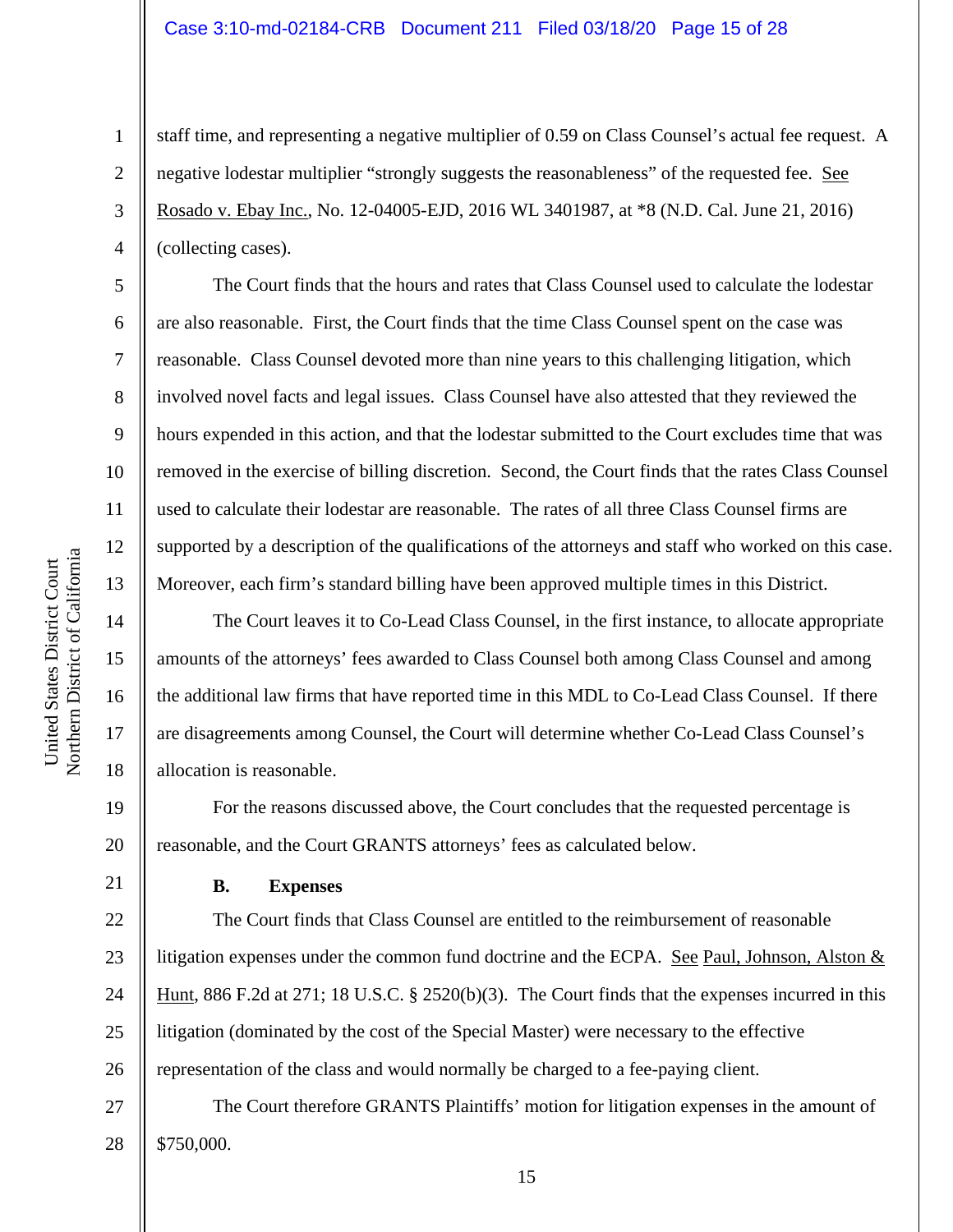# **C. Service Awards**

The Court finds that the requested service awards for Named Plaintiffs are reasonable and appropriate. Such awards are "intended to compensate class representatives for work done on behalf of the class [and] make up for financial or reputational risk undertaken in bringing the action." Rodriguez v. W. Publ'g Corp., 563 F.3d 948, 958 (9th Cir. 2009); Van Vranken v. Atl. Ritchfield Co., 901 F. Supp. 294, 299–300 (N.D. Cal. 1995). "The Ninth Circuit has repeatedly held that \$5,000 is a reasonable amount for an incentive award." Congdon v. Uber Techs., Inc., No. 16-02499, 2019 WL 2327922, at \*9 (N.D. Cal. May 31, 2019) (collecting cases).

All of the plaintiffs named as class representatives have expended substantial time and effort in assisting Class Counsel with the prosecution of the class's claims. The eighteen plaintiffs for whom \$5,000 service awards are requested undertook additional burdens by providing evidence and personal information to the Special Master for the jurisdictional discovery in this action. This level of time and effort justifies a service award of \$5,000. The Court also finds that the request for Service Awards of \$500 for the three named plaintiffs who did not participate in jurisdictional discovery is reasonable.

The Court also finds that the total amount requested for service awards (\$91,500) compares favorably to the size of the Settlement Fund.

For the reasons discussed above, the Court concludes that the requested service awards are reasonable, and GRANTS the requested service awards.

# **D. Calculation of Fees**

 The Court calculates attorneys' fees based on a percentage of the net Settlement Fund. That represents the Settlement Fund of \$13,000,000, minus expenses of \$750,000, minus service awards of \$91,500—a net of \$12,158,500—to which Class Counsel is entitled to 25%, or \$3,039,625. The Court therefore GRANTS Fees to Class Counsel in the amount of \$3,039,625. **VII. FINAL APPROVAL OF SETTLEMENT AS FAIR, REASONABLE, AND** 

# **ADEQUATE**

26 27 Under Federal Rule of Civil Procedure 23(e)(2), the Court may approve the settlement "only after a hearing and only on finding that it is fair, reasonable, and adequate." Fed. R. Civ.

28 Proc. 23(e)(2). The Court is to consider

1

2

3

4

5

6

7

8

9

10

11

12

13

14

15

16

17

18

19

20

21

22

23

24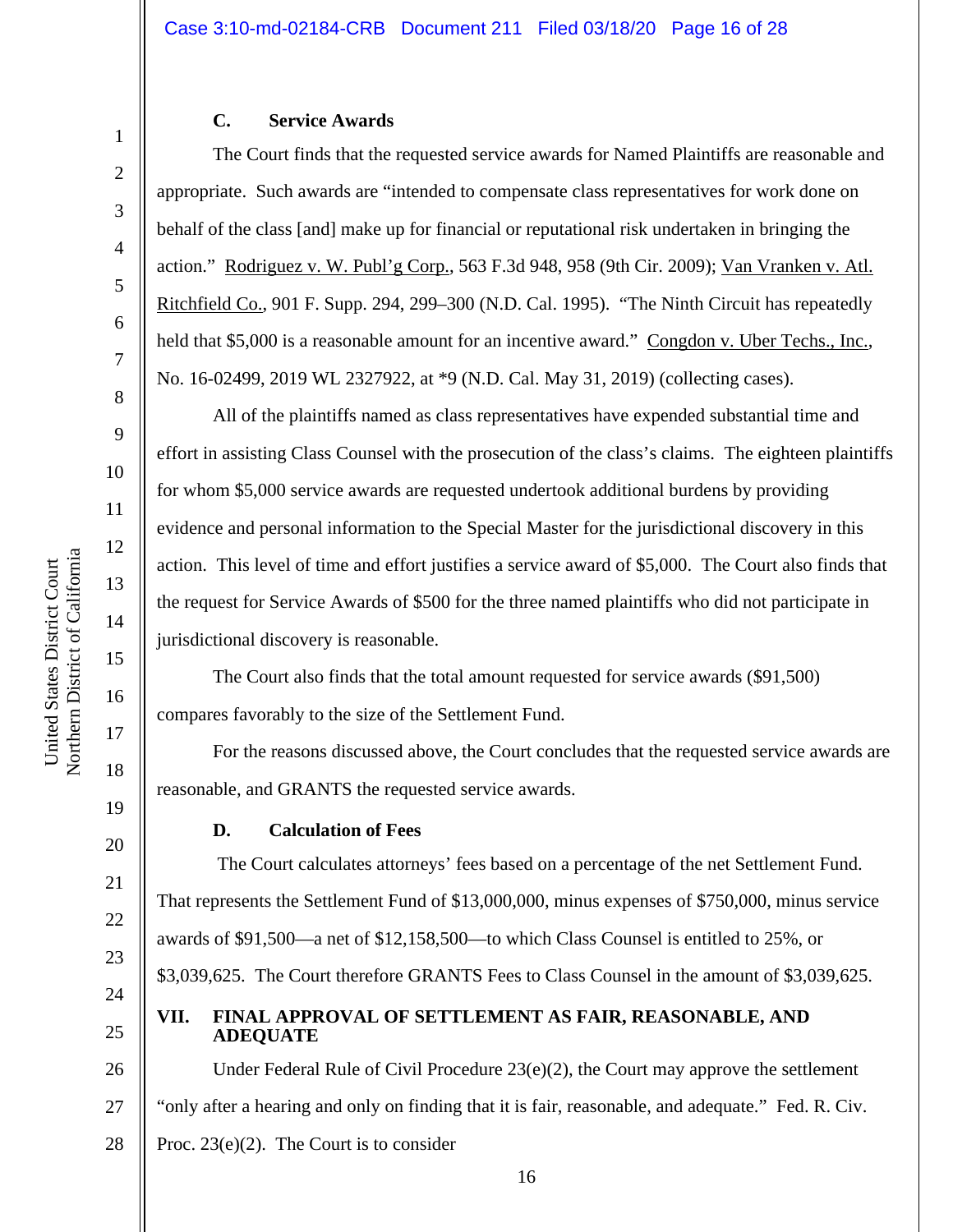the strength of the plaintiffs' case; the risk, expense, complexity, and likely duration of further litigation; the risk of maintaining class action status throughout the trial; the amount offered in settlement; the extent of discovery completed and the stage of the proceedings; the experience and views of counsel; the presence of a governmental participant; and the reaction of the class members to the proposed settlement.

Hanlon, 150 F.3d at 1026. The Court has considered these items. Where the settlement takes place before class certification, settlement approval requires an even "higher standard of fairness" in order to protect unnamed plaintiffs. See Lane, 696 F.3d at 819. However, the Court's role is not to determine "whether the settlement is perfect in [its] estimation"—but to determine if it is fair. Id. (citing Hanlon, 150 F.3d at 1027).

### **A. Adequate Representation**

Rule 23(e)(2)(A) requires the Court to consider whether "the class representatives and class counsel have adequately represented the class." As the Court explained above, Plaintiffs have vigorously represented the class, providing information and evidence such as their electronic devices. Counsel are experienced class action litigators. They spent thousands of hours on motion practice and discovery, which enabled them to assess the benefits of settlement relative to the risks of further litigation. The views of counsel favor final approval here. See In re Bluetooth, 654 F.3d at 946.

### **B. Arm's Length Negotiation**

Rule  $23(e)(2)(B)$  requires the Court to consider whether "the proposal was negotiated at arm's length." Counsel declare that it was. See Joint Decl. [21. Counsel also acknowledge that a cy pres-only recovery "may 'present a particular danger' that 'incentives favoring pursuit of selfinterest rather than the class's interests in fact influenced the outcome of negotiations." Mot. at 15 (quoting Lane, 696 F.3d at 833 (Kleinfeld, J., dissenting)). The Court is nonetheless satisfied that the settlement was negotiated at arm's length. First, the settlement represents a substantial recovery for the class. The cy pres mechanism is appropriate in light of the difficulty and expense of identifying Class Members, the minimal harm suffered by each Class Member, and the very low percentage of the Settlement Fund that any one Class Member could recover in light of the

United States District Court

United States District Court

1

2

3

4

5

6

7

8

9

19

20

21

22

23

24

25

26

27

28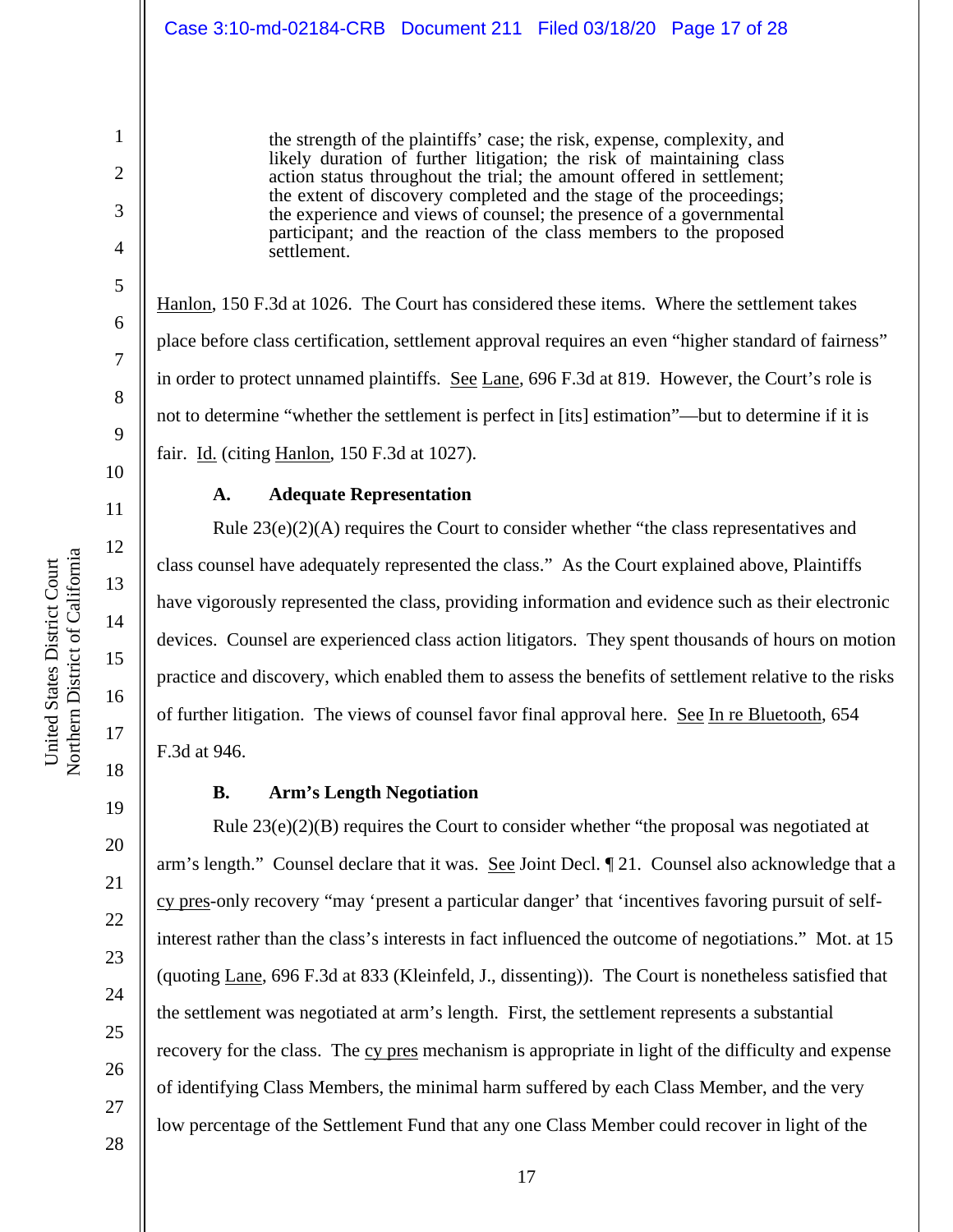Northern District of Californi a 1

2

3

4

5

6

7

8

9

10

11

12

13

14

15

United States District Court

United States District Court

16

17

18

19

20

21

22

23

massive class size. Second, it is a sign of collusion if "counsel receive a disproportionate distribution of the settlement," see In re Bluetooth, 654 F.3d at 947, but as discussed above, the 25% fees sought are reasonable. The Settlement Agreement leaves the fees and service awards to the discretion of the Court, and none of the funds will revert to Google. See Agreement ¶¶ 16, 24, 53. Finally, the parties agreed upon a settlement after years of litigation and five months of settlement negotiations. The parties reached their agreement in principle in a mediation, with full briefing, and with the assistance of an experienced and respected mediator. See Joint Decl. ¶ 20.

#### **C. Adequate Relief**

Rule  $23(e)(2)(C)$  requires the Court to consider whether "the relief provided for the class is adequate" in light of four enumerated factors. The first factor is the "costs, risks and delay of trial and appeal." Fed. R. Civ. Proc.  $23(e)(2)(C)(i)$ . As discussed above, this case was risky because it remained unresolved whether Google's conduct violated the ECPA, whether Plaintiffs' data was "readily accessible to the general public," and whether, even if Plaintiffs won, the Court would award statutory damages. Further litigation would add years to a case that had already proceeded for almost a decade, with an uncertain outcome. Moreover, every year that passes makes it increasingly likely that class members would replace and dispose of the Wi-Fi routers they used between 2007 and 2010, which are critical to demonstrating that Google actually intercepted their data. The third factor is the terms of attorneys' fees, which the Court has already concluded are reasonable. See Fed. R. Civ. Proc.  $23(e)(2)(C)(iii)$ . The fourth factor requires the Court to consider related agreements pursuant to Rule  $23(e)(3)$ ; there are none here. See Fed. R. Civ. Proc.  $23(e)(2)(C)(iv)$ . The second factor, of great significance here, is whether the relief is adequate in light of "the effectiveness of distributing relief to the class, including the method of processing class-member claims." Fed. R. Civ. P.  $23(e)(2)(C)(ii)$ .

24

#### **1. Non-Distributable Settlement Fund**

25 26 27 28 Plaintiffs argue that the relief is adequate, and that the proposed cy pres awards are the most efficient way to benefit the class, because the Settlement Fund is non-distributable. Mot. at 18–21. Indeed, the Ninth Circuit recognizes that some settlement funds are "non-distributable," explaining that "[f]or purposes of the cy pres doctrine, a class-action settlement fund is 'non-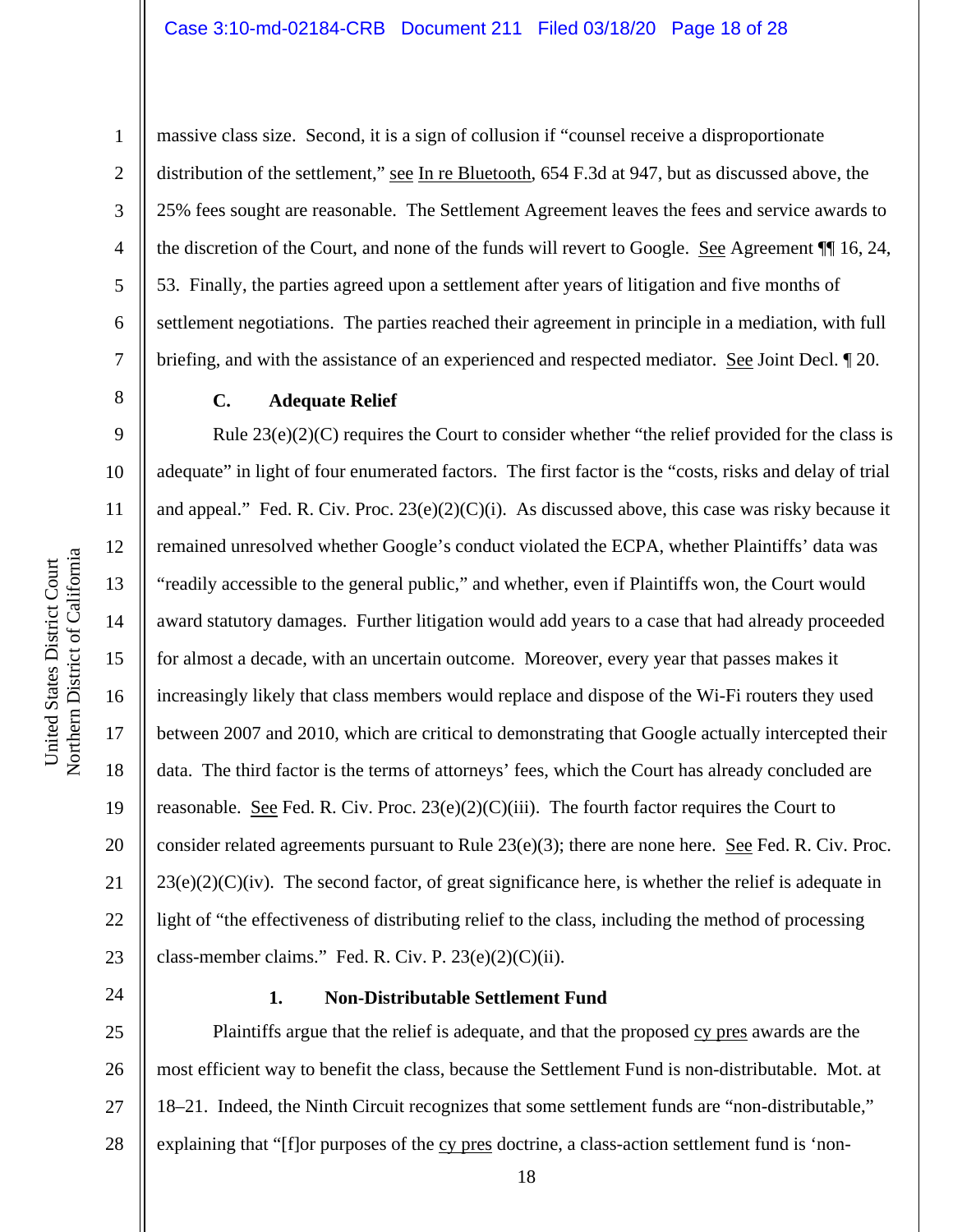### Case 3:10-md-02184-CRB Document 211 Filed 03/18/20 Page 19 of 28

10

1

2 3 4 5 6 7 8 9 distributable' when 'the proof of individual claims would be burdensome or distribution of damages costly.'" Lane, 696 F.3d at 819 (quoting Nachshin v. AOL, LLC, 663 F.3d 1034, 1036 (9th Cir. 2011)); see also Six (6) Mexican Workers v. Arizona Citrus Growers, 904 F.2d 1301, 1305 (9th Cir. 1990) (cy pres distribution "frequently approved" "where the proof of individual claims would be burdensome or distribution of damages costly."). Given the 60 million person class size and the \$13 million Settlement Fund, "the settlement would provide only an estimated \$0.22 per class member even absent any attorneys' fees, expenses, or even mailing costs." Reply (dkt. 198) at 2. Moreover, it is unusually difficult and expensive to identify class members in this case, as discussed below. This appears, therefore, a prime example of a non-distributable Settlement Fund.

11 12 13 14 15 16 17 18 19 20 21 22 23 24 25 26 Objector Lowery disagrees. First, he argues that "[c]y pres is improper when it is feasible to make distributions to class members." Lowery Obj. at 7. He maintained at the motion hearing that "courts have distributed less than twenty cents" per class member in the past. When the Court commented that "it's been done before" was not a compelling argument, Objector Lowery shifted to an alternative position: that it would not really be a twenty-two cent distribution, because less than 1% of the class would make claims. See also Lowery Obj. at 8 (noting that "[a] wellrespected settlement administration company conducted a wide-ranging survey that concluded 'settlements with little or no direct mail notice will almost always have a claims rate of less than one percent (1%).'"). Given a 1% claims rate, approximately 600,000 class members would divide up the Settlement Fund (here, the initial Settlement Fund of \$13,000,000, minus the \$3,881,125 the Court is awarding in fees, expenses, and service awards, or \$9,118,875), yielding about \$15 per class member, not calculating the costs of administering payments to those 600,000 class members. At the motion hearing, Amicus Arizona Attorney General's Office made a similar point with slightly different math, asserting that even if two million class members got about five dollars each, it would be a meaningful award, because everyone would have had a chance to file a claim.

27 28 Plaintiffs are quick to point out that the Circuit does not calculate feasibility based on whether some money can be paid to some small fraction of the class, but whether it is feasible to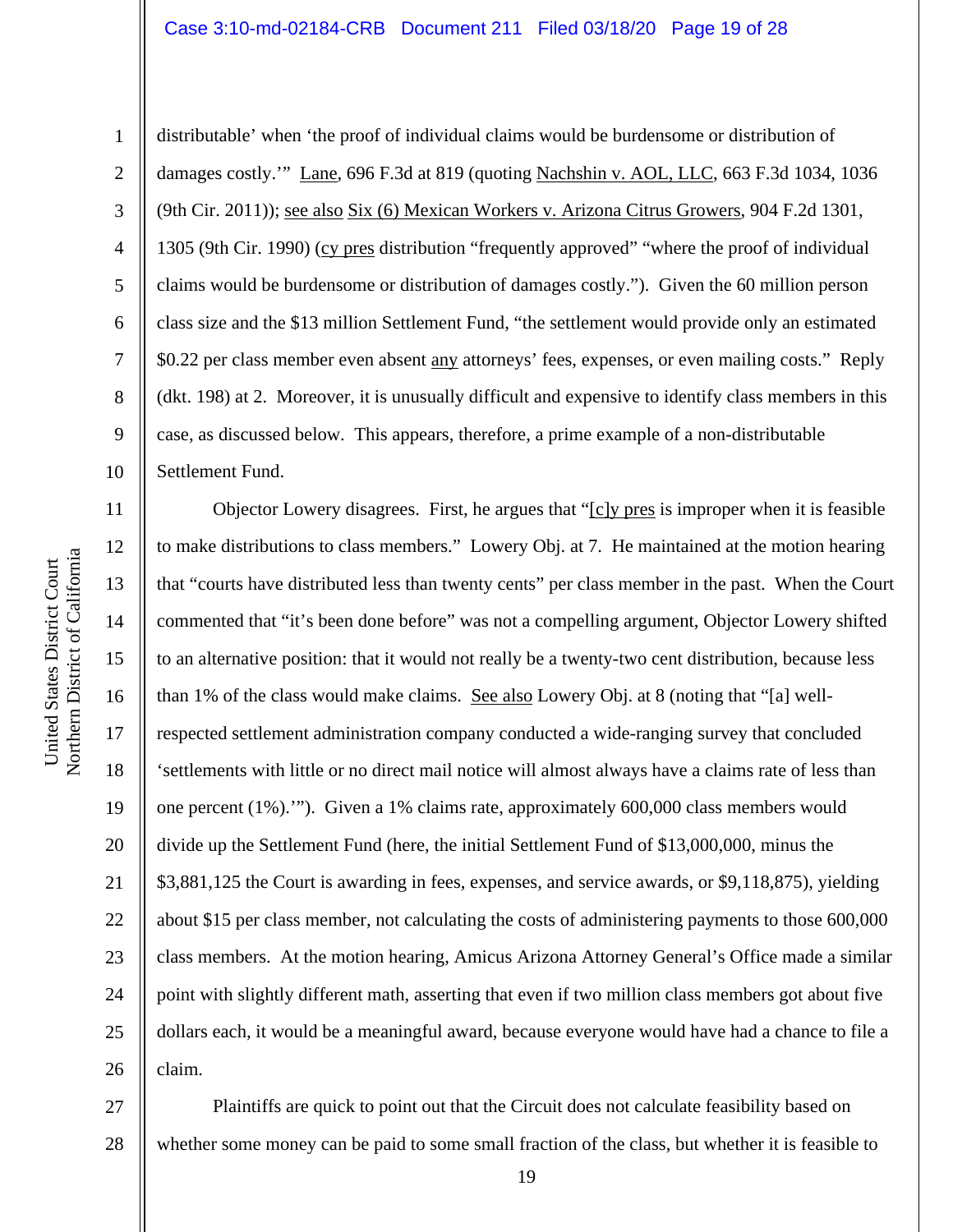#### Case 3:10-md-02184-CRB Document 211 Filed 03/18/20 Page 20 of 28

distribute the fund to the class as a whole. Indeed, in Google Referrer, 869 F.3d at 742, the Circuit

2 explained:

1

3

4

5

6

7

8

9

10

11

12

13

14

15

16

17

18

19

20

21

22

23

24

25

26

27

28

In Lane, we deemed direct monetary payments "infeasible" where each class member's individual recovery would have been "de minimis" because the remaining settlement fund was approximately \$6.5 million and there were over 3.6 million class members. Id. at 817–18, 820–21. The gap between the fund and a miniscule award is even more dramatic here. The remaining settlement fund was approximately \$5.3 million, but there were an estimated 129 million class members, so each class member was entitled to a paltry 4 cents in recovery—a de minimis amount if ever there was one.

The court did not calculate feasibility based on the likely number of class members to file claims. See also In re Netflix Privacy Litig., No. 5:11-cv-00379 EJD, 2013 U.S. Dist. LEXIS 37286, at \*19–20 (N.D. Cal. 2013) (relying on Lane, concluding where settlement fund was \$9 million and class size was over 62 million people that "each Class member would receive a de minimus payment," which "would likely prove to be nullified by distribution costs.").

Plaintiffs also dispute that a claims-made process would work. Lowery argues that class members can self-identify in order to claim settlement funds. See Lowery Obj. at 6–7, 8–9. He asserts that, in order to assert their own standing, Plaintiffs do not rely on the Special Master's report at all but rely solely on the complaint's allegations. Id. at 8. And he contends that "[a]ll absent class members who can, like Lowery, aver the same facts as the named plaintiffs should be permitted to self-identify and file a claim for a portion of the settlement fund on that basis." Id. at 9. But Plaintiffs argue that "The only way to identify prospective Class Members would involve combing through nearly 300 million frames of collected payload data and trying to associate it with individual Class Members." Mot. at 19. Indeed, Plaintiffs detailed—and the Court observed firsthand—the painstaking, three-year process that the Special Master undertook just as to eighteen named plaintiffs. See id. at 2–3. At the motion hearing, the parties shed further light on the question of self-identifying. The problem is that unlike a case in which a class member could self-identify as having bought, for example, a particular brand of cereal during the class period, no member of the class here can know whether Google intercepted his or her data. The only evidence is the intercepted data, and that evidence is not in the class member's possession. While it is in Google's possession, making sense of it requires a lengthy process, akin to the Special Master's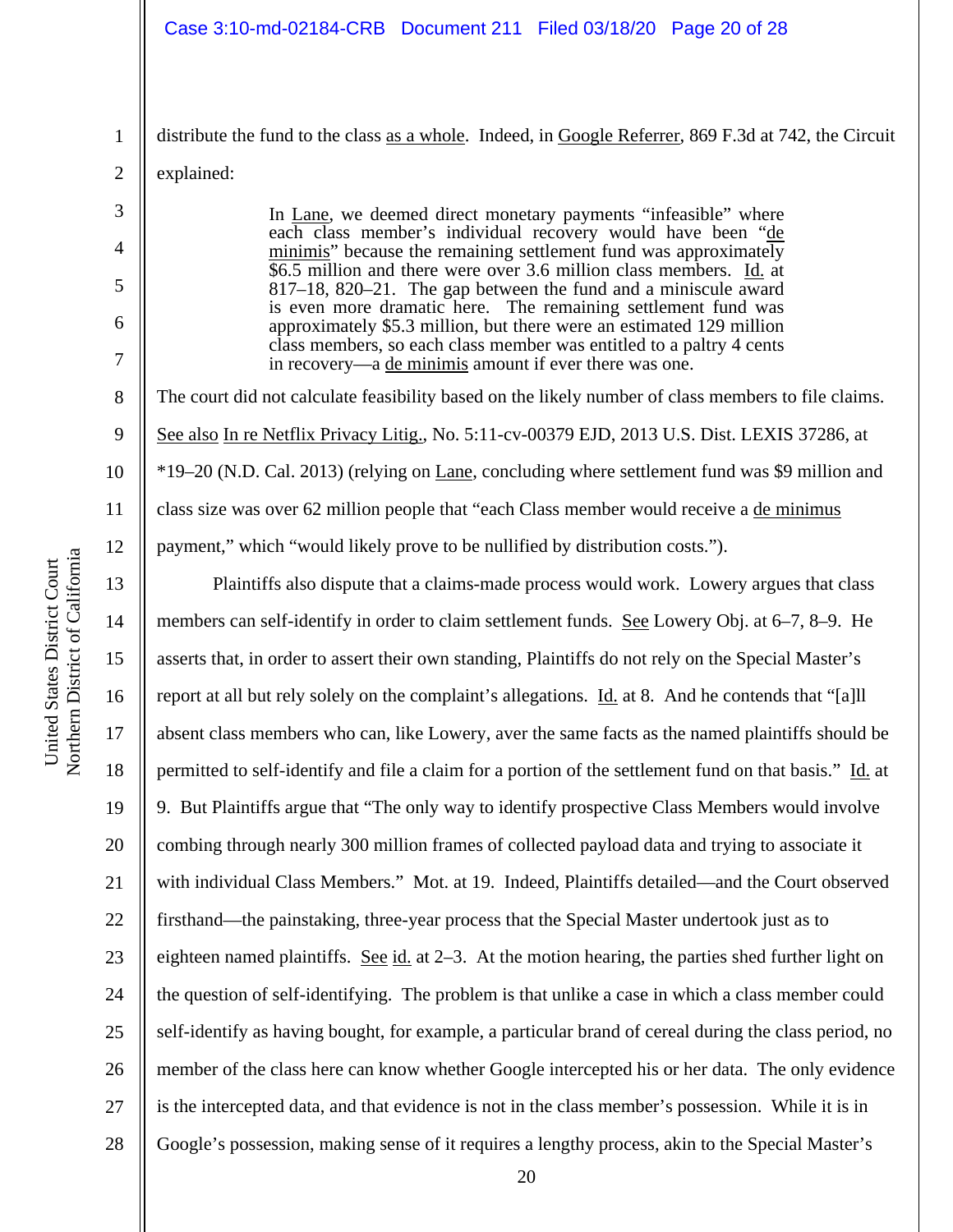process, and it requires class members to have retained possession of the Wi-Fi router they used between 2007 and 2010. As Google put it at the hearing, the only way to make a claims process administratively feasible is to allow people to self-identify who cannot really know if they are able to self-identify.

Even assuming that a self-identifying claim process would work, Plaintiffs argue that it is not necessarily desirable. The Court agrees. A settlement that benefits 1% of the class, and that has no benefit to 99% of the class, is not so obviously superior to a cy pres-only settlement that the Court must reject this settlement as unfair. See Google Referrer, 869 F.3d at 742 ("Objectors . . . ask us to impose a mechanism that would permit a miniscule portion of the class to receive direct payments, eschewing a class settlement that benefits members through programs on privacy and data protection instituted by the  $cy$  pres recipients.").<sup>7</sup> Class Counsel have an obligation to the class as a whole—not just to the 1% of the class that is able to file a claim. See Rodriguez v. West Publ'g Corp., 563 F.3d 948, 968 (9th Cir. 2009) ("class counsel's fiduciary duty is to the class as a whole"). A settlement that would leave 99% of the class with no benefit from the Settlement Fund is a rather unsatisfying settlement. Moreover, there is something perverse in asking Class Counsel to reach a settlement that only works if there is a small claims rate. Cf. Roes, 1–2 v. SFBSC Mgmt., LLC, 944 F.3d 1035, 1058 (9th Cir. 2019) (noting, regarding a reversionary clause, that there was a "perverse incentive[]" "to ensure as low a claims rate as possible"). "That a high claims rate, ordinarily a measure of success, would diminish the success of Lowery's plan suggests it is a bad plan." Reply at 6.



The cy pres award, on the other hand, is a reasonable alternative in light of the infeasibility of making direct payments to every class member. See Lane, 696 F.3d at 819.<sup>8</sup> The cy-pres

23

1

2

3

4

5

6

7

8

9

10

11

12

13

14

15

16

17

18

<sup>24</sup>  25 26 <sup>7</sup> Interestingly, in his brief before the Supreme Court in  $\frac{Frank}{v}$  Gaos, counsel for Lowery characterized claims-made settlements in which only 1% of class members file claims and "most class members go totally uncompensated because they don't file a claim" as an option that "create[s] an illusion of relief." See Brief for Petitioners in Frank v. Gaos, 2018 WL 3374998, at \*25–28 (U.S. July 9, 2018) (Appellate Brief). That hypothetical also involved unclaimed funds reverting to the defendant, which Frank is not advocating here. But his observation that "most

<sup>27</sup>  28 class members go totally uncompensated" applies in either instance.<br><sup>8</sup> This is the Court's answer to Objector David Franco, who argues that the <u>cy pres</u> recipients "should not receive a single penny" and that "[t]he funds should only go directly to the individuals that were directly affected." See Franco Obj. (dkt. 192).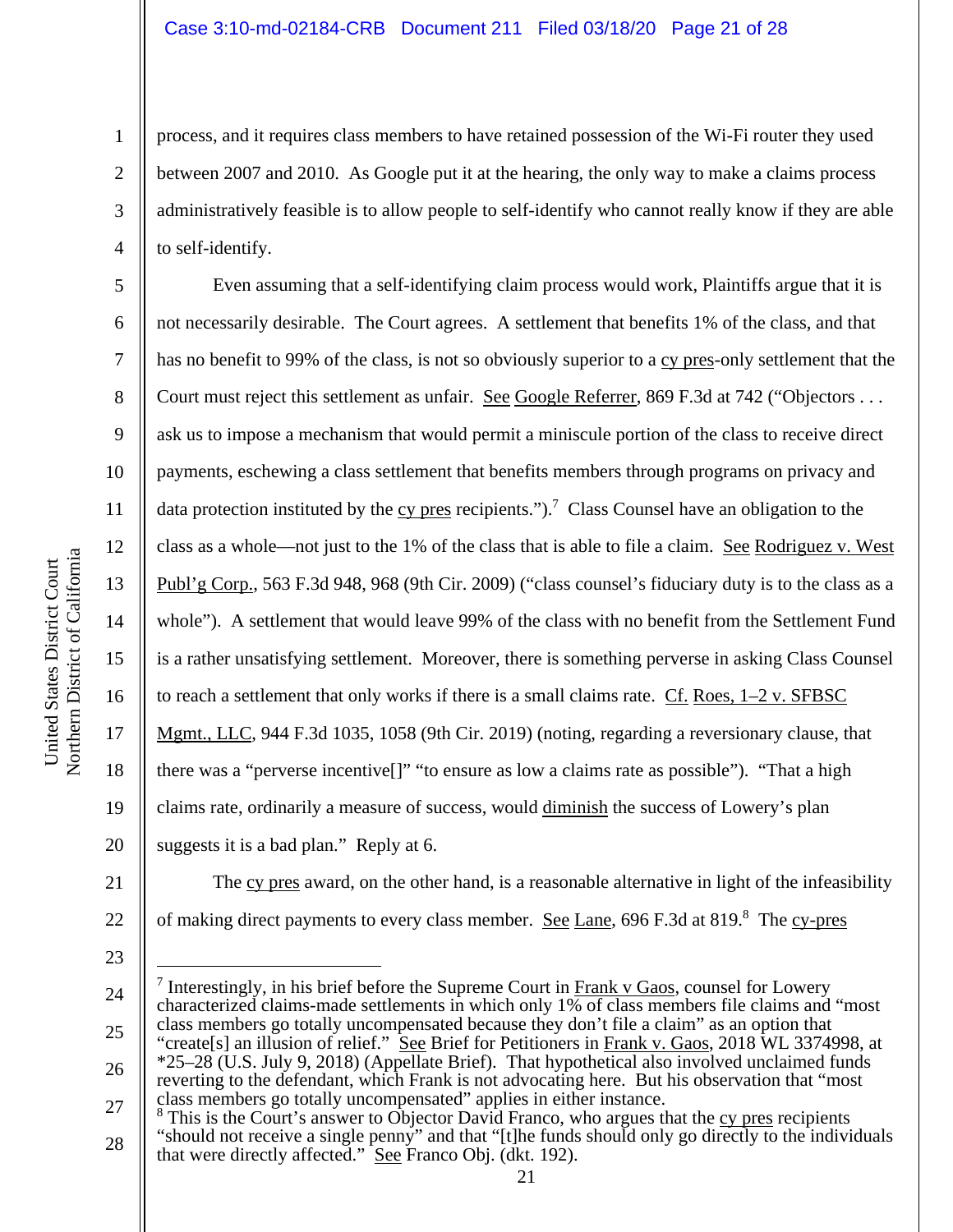#### Case 3:10-md-02184-CRB Document 211 Filed 03/18/20 Page 22 of 28

award "'put[s] the unclaimed fund to its next best compensation use, e.g., for the aggregate, indirect, prospective benefit of the class." Nachshin, 663 F.3d at 1038 (quoting Masters v. Wilhelmina Model Agency, Inc., 473 F.3d 423, 436 (2d Cir. 2007)). "[L]arge multimillion dollar contributions to charities related to the plaintiffs' causes of action arguably do more good for the plaintiffs than would a miniscule sum of money distributed directly to them." Newberg § 12:26. The cy pres recipients here are some of the most effective advocates for internet privacy in the country; the award would increase the funding for their work and likely yield actual improvements to internet privacy. See Hughes, 731 F.3d at 676 ("A foundation that receives \$10,000 can use the money to do something to minimize violations of the Electronic Funds Transfer Act; as a practical matter, class members each given \$3.57 cannot.").

The Court is of course aware that the Supreme Court has expressed interest in the issue of cy pres-only settlements, and might soon provide further guidance to the lower courts. See, e.g., Gaos, 139 S. Ct. at 1043 ("We granted certiorari to review whether such cy pres settlements satisfy the requirement that class settlements be 'fair, reasonable, and adequate.'" Fed. Rule Civ. Proc. 23(e)(2)."); Marek v. Lane, 134 S. Ct. 8, 9 (2013) (Roberts, J., statement respecting denial of cert.) ("Granting review of this case might not have afforded the Court an opportunity to address more fundamental concerns surrounding the use of such remedies in class action litigation, including when, if ever, such relief should be considered."). But as of today, the Court is aware of no controlling authority holding that settlements providing direct payments to class members are always preferable to cy pres-only settlements. Indeed, controlling authority holds to the contrary. See, e.g., Lane, 696 F.3d at 819–25 (holding that cy pres-only settlement was fundamentally fair)<sup>9</sup>; Nachshin, 663 F.3d at 1038 ("We have recognized that federal courts frequently use the cy pres doctrine 'in the settlement of class actions where the proof of individual claims would be burdensome or distribution of damages costly.""). See also In re Google Cookie Placement Consumer Privacy Litig., 934 F.3d 316, 327–28 (3d Cir. 2019) (rejecting proposition that "cy pres

26 27

28

1

2

3

4

5

6

7

8

9

10

11

12

13

14

15

16

17

18

19

20

21

22

23

24

<sup>&</sup>lt;sup>9</sup> See also Google Referrer, 869 F.3d at 742 ("Objectors would have us jettison the teachings of Lane. Objectors would also have us ignore our prior endorsement of cy pres awards that go to uses consistent with the nature of the underlying action.") (citing Nachshin,  $663$  F.3d at 1039–40).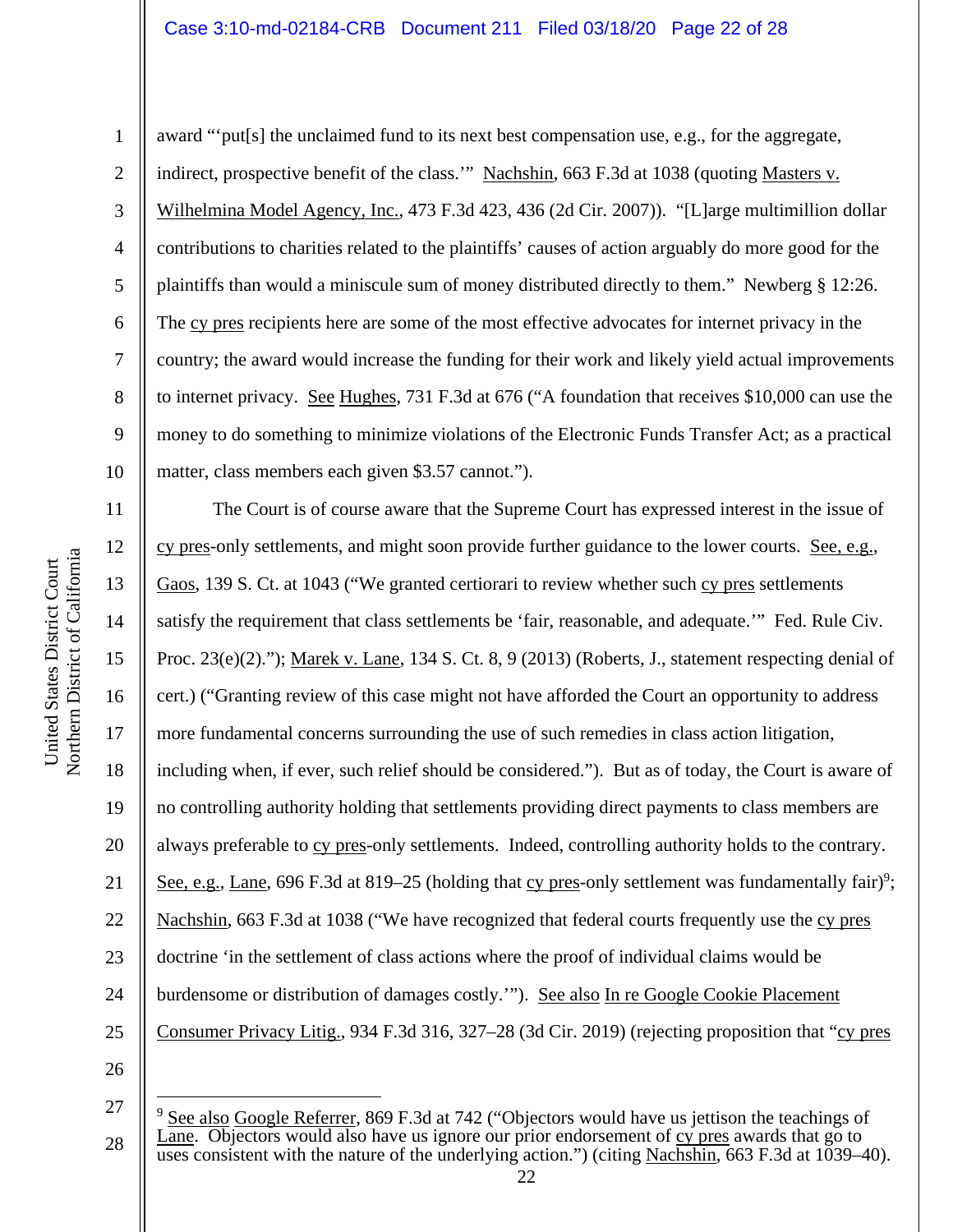awards should never be preferred over direct distributions to class members.").

Objector Lowery points to cases in which courts have required the parties to re-work their settlements in order to incorporate a direct payment component. See Lowery Obj. at 7–8. But the Court is unconvinced that it is necessary to do so here, or that doing so would enhance the overall fairness of the settlement. Objector Lowery touts the outcome in Fraley v. Facebook, Inc., 966 F. Supp. 2d 939, 943 (N.D. Cal. 2013), see Lowery Obj. at 7, where Judge Seeborg initially rejected a cy pres-only settlement and later approved a settlement that distributed some funds directly to class members and sent the remainder to cy pres. But in that case, "so few persons . . . filed claims" that each class member received \$15, prompting the court to remark that "In a sense, adding a direct payment component to the settlement[] did very little to buttress its overall fairness." Fraley, 966 F. Supp. 2d at 943. Nor does the Court accept that a lottery system, see Lowery Obj. at 10, is any more fair or necessary.

Accordingly, the Court concludes that the Settlement Fund is non-distributable, and that the cy pres-only award is adequate in this case. See Fed. R. Civ. P.  $23(e)(2)(C)(ii)$ .<sup>10</sup>

**2. Injunctive Relief** 

16 17 18 19 20 21 22 23 24 The injunctive relief is also adequate, if not the main benefit to the class. The Settlement requires Google to destroy acquired Payload Data within 45 days (subject to preservation obligations to Excluded Class Members). See Agreement at ¶ 33. While the Court observed at the motion hearing that Google cannot destroy the data twice (and had already committed to destroying it in the AVC), Google made the valid point that this settlement pertains to conduct from 2007 to 2010, that the conduct has ceased, and that the AVC was in 2013—so the idea that there is a lot more that can be done in terms of retroactive injunctive relief is flawed. The Settlement Agreement more meaningfully provides that Google will "not collect and store for use in any product or service Payload Data via Street View vehicles, except with notice

25

26 27  $10$  The Court rejects Objector Lowery's additional argument that the cy pres award is compelled speech in violation of the First Amendment. See Lowery Obj. at 12–14. The settlement agreement between the parties is not state action, see In re Motor Fuel Temp. Sales Practices

28 Litig., 872 F.3d 1094, 1113–14 (10th Cir. 2017), and class members had the opportunity to exclude themselves from the settlement, see Phillips Petroleum Co. v. Shutts, 472 U.S. 797, 811– 12 (1985).

1

2

3

4

5

6

7

8

9

10

11

12

13

14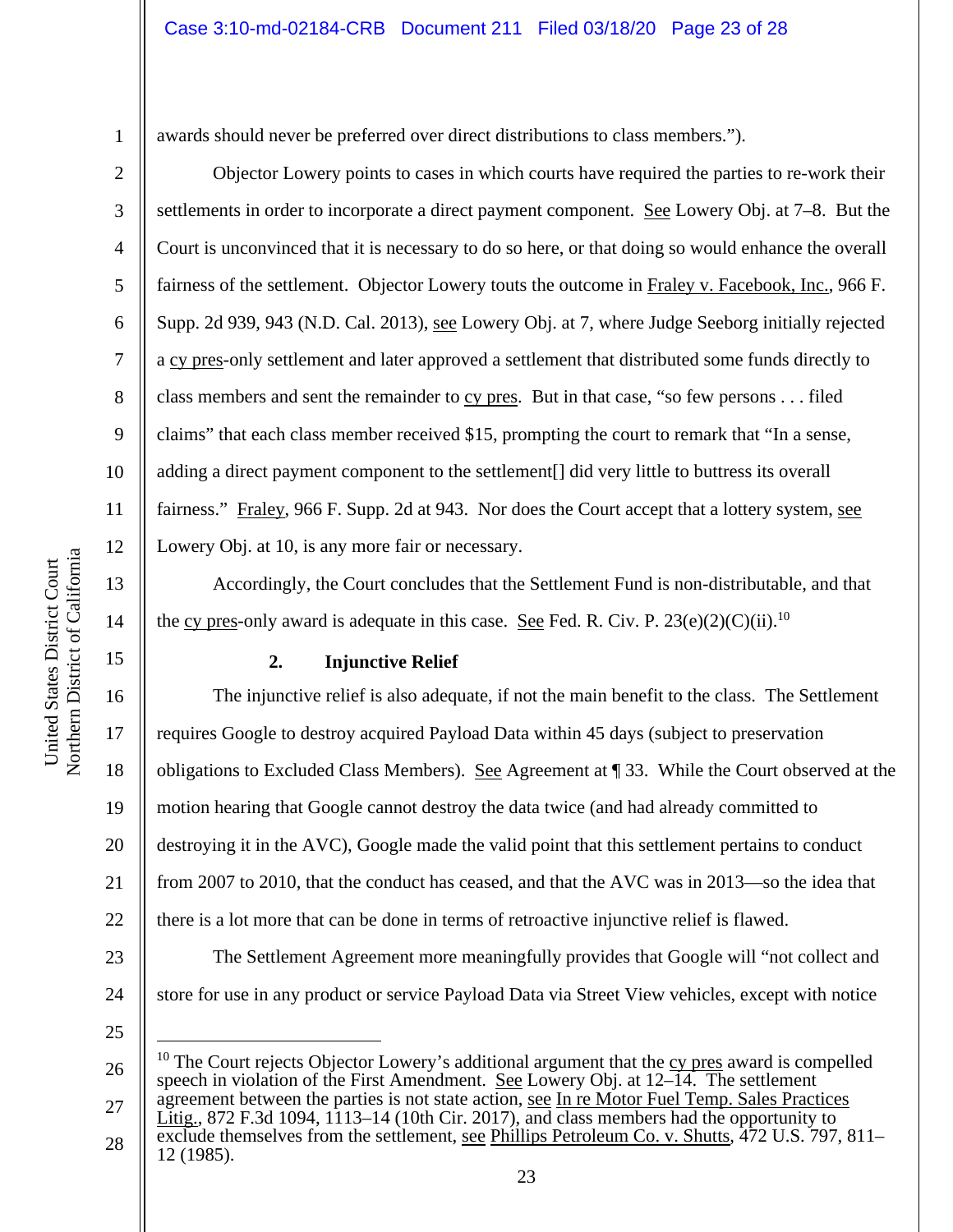### Case 3:10-md-02184-CRB Document 211 Filed 03/18/20 Page 24 of 28

a United States District Court United States District Court Northern District of Californi

12

13

14

15

16

17

18

19

20

22

23

24

25

26

27

1 2 3 4 5 6 7 8 9 10 11 and consent" and will comply with the privacy program and other parts of the AVC. Id. at  $\P$  34– 35. The Settlement Agreement extends Google's compliance with the AVC by about two years. Joint Decl. Ex. F ¶¶ II-2. Plaintiffs' counsel explained at the motion hearing that the AVC terminates in 2023; this settlement is for five years, and so if it begins this year, it would run through 2025, and if there is an appeal, it could extend longer. Google will also "host and maintain educational webpages that instruct users on the configuration of wireless security modes and the value of encrypting a wireless network." Agreement ¶¶ 36–37. Google asserted at the hearing that there are changes to the website that it would not have made without the settlement. It also noted that there were meaningful changes to the disclosures. Plaintiffs' counsel added that Google committed in the Settlement to reporting to Plaintiffs on a yearly basis, and that the Court maintains jurisdiction over the injunctive relief to make sure it is complied with.

While Amicus Arizona Attorney General's Office is probably correct that the injunctive relief is not as significant in 2020 as it would have been in 2013 (given consumers' sophistication about privacy issues), that does not mean that the relief does not have some value to the class, and the rest of the public, now. See Campbell, slip op. at \*11 ("a year-long requirement to make [a disclosure on Facebook's Help Center page] has value: it provides information to users about Facebook's message monitoring practices, making it less likely that users will unwittingly divulge private information to Facebook or third parties in the course of using Facebook's messaging platform."). Accordingly, the Court finds that the injunctive relief in the Settlement is adequate. See Fed. R. Civ. P. 23(e)(2)(C)(ii).

21

#### **D. Class Members Treated Equitably**

Rule 23(e)(2)(D) requires the Court to consider whether "the proposal treats class members equitably relative to each other." The class consists of individuals who are similarly situated as to their claims, their potential recoveries, and the difficulties they would face in establishing their membership in the class. They each receive identical injunctive relief and enjoy the benefits conferred by the cy pres recipients in furthering their interest in protecting internet privacy.

28

### **E. Nexus Requirement**

The Court finds and concludes that the cy pres distributions ordered herein are tethered to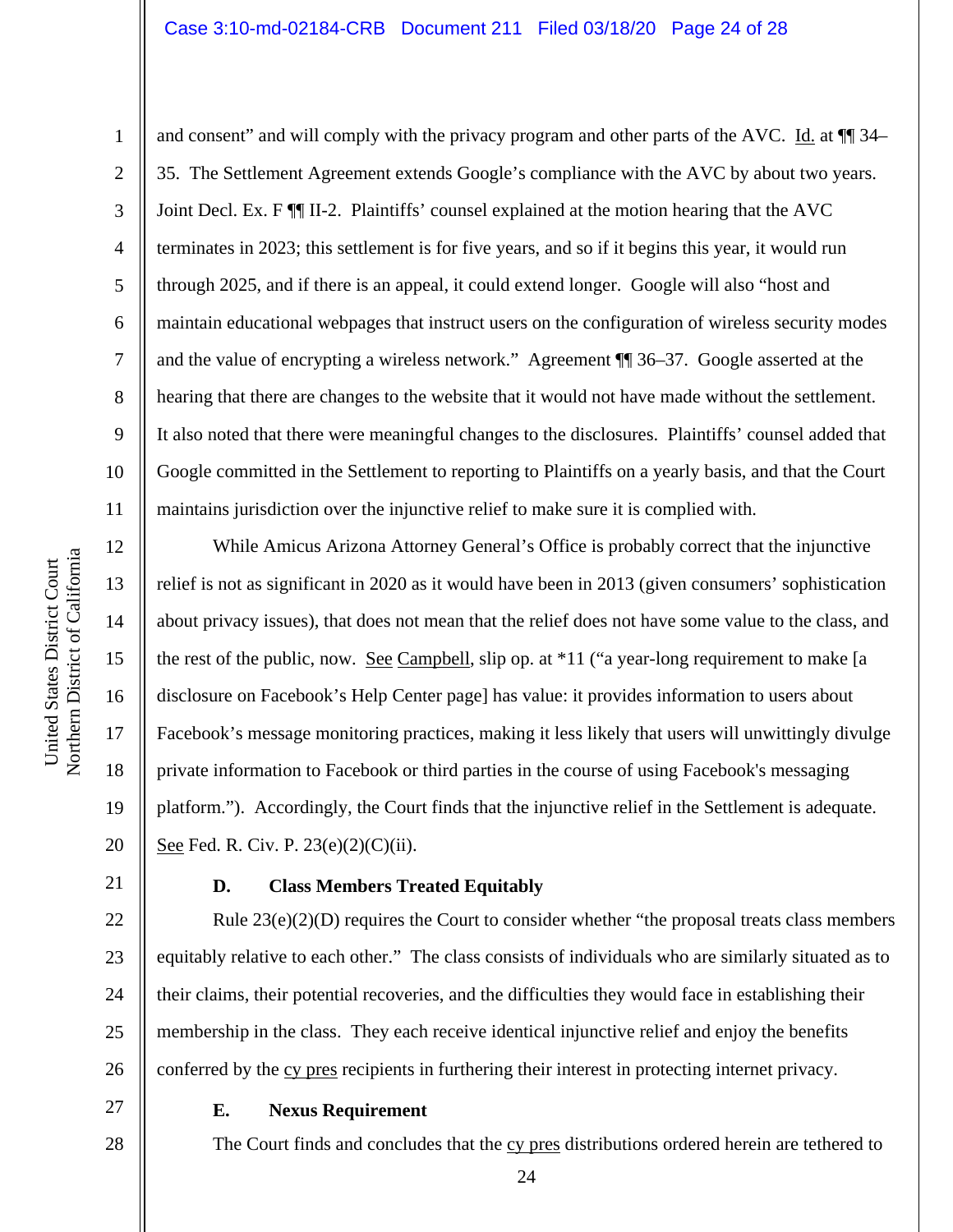#### Case 3:10-md-02184-CRB Document 211 Filed 03/18/20 Page 25 of 28

the nature of the lawsuit, the objectives of the Wiretap Act, and the interests of absent Class Members. The cy pres distributions are limited to independent organizations with a track record of addressing consumer privacy concerns, who will commit to use the funds to promote the protection of Internet privacy. See Agreement at ¶¶ 29–30. The awards ordered below serve the compensatory and deterrent goals of the Wiretap Act better than any available alternative method of redress for Class Members.

The Court has scrutinized the Settlement closely for signs that the selection of cy pres recipients may "answer to the whims and self-interests of the parties, their counsel, or the court." See Nachshin, 663 F.3d at 1039. The Court finds no relationship between proposed recipients and Class Counsel, Google, or the Court that undermines the fairness of the Settlement to Class Members.<sup>11</sup>

16 Further, the Court has reviewed the proposals submitted by the proposed cy pres recipients, as well as the applications of the Electronic Privacy Information Center ("EPIC"), and finds that the awards to the recipients are appropriate and will best serve the objectives of the Wiretap Act and the interests of Absent Class Members. Accordingly, the Court awards that the net Settlement Fund be divided equally<sup>12</sup> between: (1) Center on Privacy & Technology at Georgetown Law; (2) Center for Digital Democracy; (3) MIT Internet Policy Research Initiative; (4) World Privacy Forum; (5) Public Knowledge; (6) American Civil Liberties Union Foundation; (7) Consumer Reports; (8)  $E\text{PIC}^{13}$ ; and (9) Rose Foundation for Communities and the Environment.

20

1

2

3

4

5

6

7

8

9

10

11

12

13

14

15

17

18

19

21

22

# **F. Reaction of Class Members**

In addition to the enumerated fairness factors of Rule  $23(e)(2)$ , courts within the Ninth Circuit typically consider "the reaction of the class members [to] the proposed settlement." See In

<sup>23</sup> 

<sup>24</sup> 

<sup>25</sup>  26  $11$  Moreover, the organizations present fewer ethical hurdles than the organization approved in Lane. See Lane, 696 F.3d at 817 (cy pres award went to defendant Facebook "to set up a new charity organization"), 821 ("That Facebook retained and will use its say in how cy pres funds will be distributed so as to ensure that the funds will not be used in a way that harms Facebook is the unremarkable result of the parties' give-and-take negotiations.").

<sup>27</sup>   $^{12}$  The equal distribution of the funds differs from the awards proposed in Plaintiffs' Motion. See Mot. at 6.

<sup>28</sup>  <sup>13</sup> The proposal to add EPIC was posted on the Settlement Website. See Young Decl. (dkt. 184-1) ¶ 6. EPIC was also included in the long form notice. See id. Ex. 1.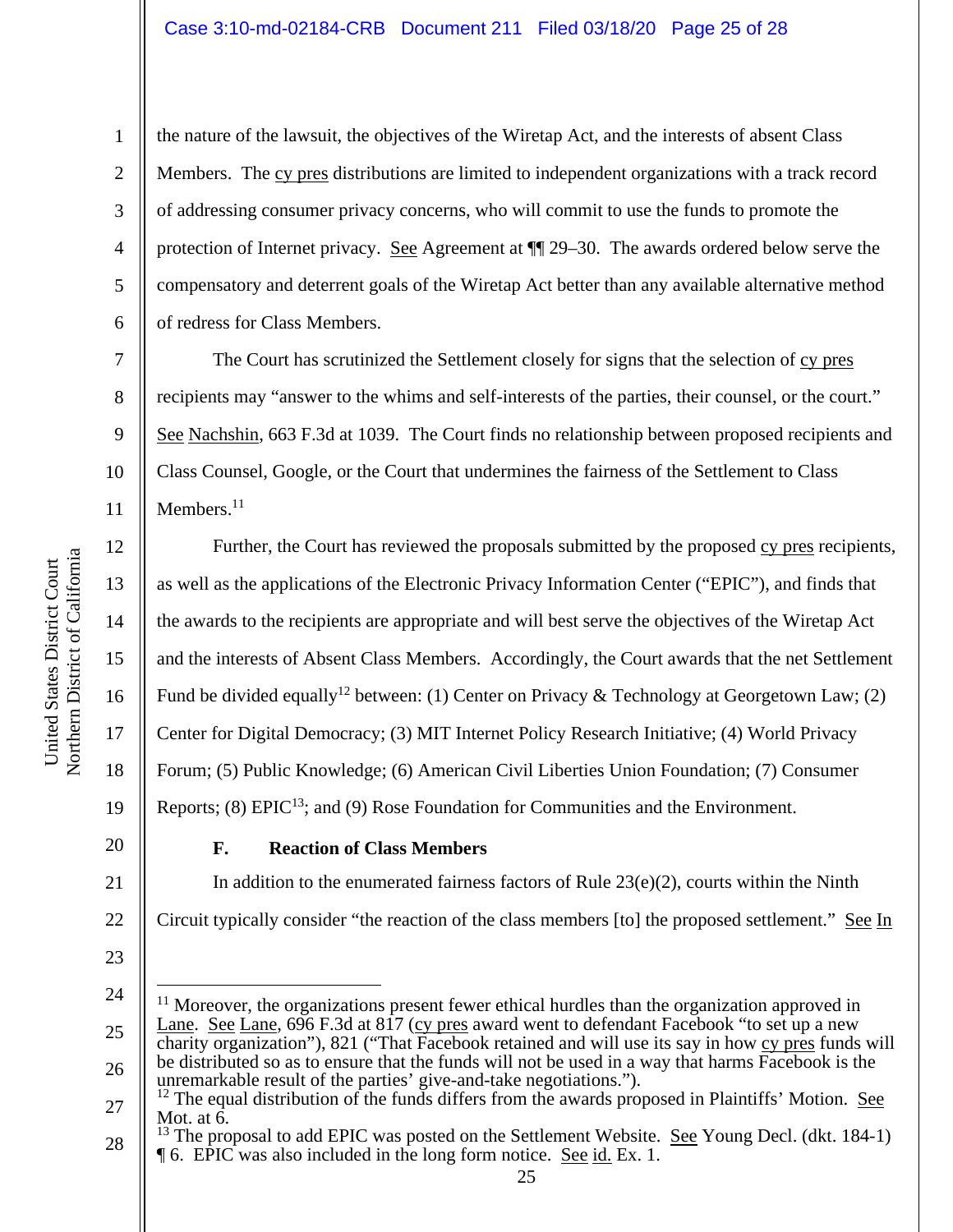re Bluetooth, 654 F.3d at 946. Here, following an extensive notice program, only one potential class member asked to be excluded from the settlement, see Young Decl.  $\P$ [11–12, and two have objected, see Lowery Obj.; Franco Obj. This reaction strongly favors approval of the settlement.

**VIII. NOTICE** 

1

2

3

4

5

6

7

8

9

10

11

12

13

14

15

16

17

18

19

20

The Court finds that the forms, content, and methods of disseminating notice to the class Members previously approved and directed by the Court have been implemented by the Parties and (1) comply with Rule  $23(c)(2)$  of the Federal Rules of Civil Procedure as they are the best practicable notice under the circumstances and are reasonably calculated, under all the circumstances, to apprise the Class Members of the pendency of this Action, the terms of the Settlement, and their right to object to the settlement; (2) comply with Rule 23(e) as they are reasonably calculated, under the circumstances, to apprise the Class Members of the pendency of the Action, the terms of the proposed settlement, and their rights under the proposed settlement, including, but not limited to, their right to object to, or opt out of, the proposed Settlement and other rights under the terms of the Settlement Agreement; (3) comply with Rule 23(h) as they are reasonably calculated, under the circumstances, to apprise the Class Members of any motion by Class Counsel for reasonable attorney's fees and nontaxable costs, and their right to object to any such motion; (4) constitute due, adequate, and sufficient notice to all Class Members and other persons entitled to receive notice; and (5) meet all applicable requirements of law, including, but not limited to, 28 U.S.C. § 1715, Fed. R. Civ. P. 23(c), (e), and (h), and the Due Process Clause of the United States Constitution.

21 22 The Court finds that Google properly notified the appropriate state and federal officials of the Settlement, pursuant to the Class Action Fairness Act, 28 U.S.C. § 1715.

23

24

25

# **IX. CONSUMMATION OF THE SETTLEMENT**

Accordingly, the Court directs the Parties to consummate the Settlement according to its terms, as follows:

26

#### **A. Injunctive Relief**

27 28 Pursuant to the Settlement, Google shall destroy, if it has not already done so, all Acquired Payload Data, including the disks containing such data, within forty-five (45) days of this Order,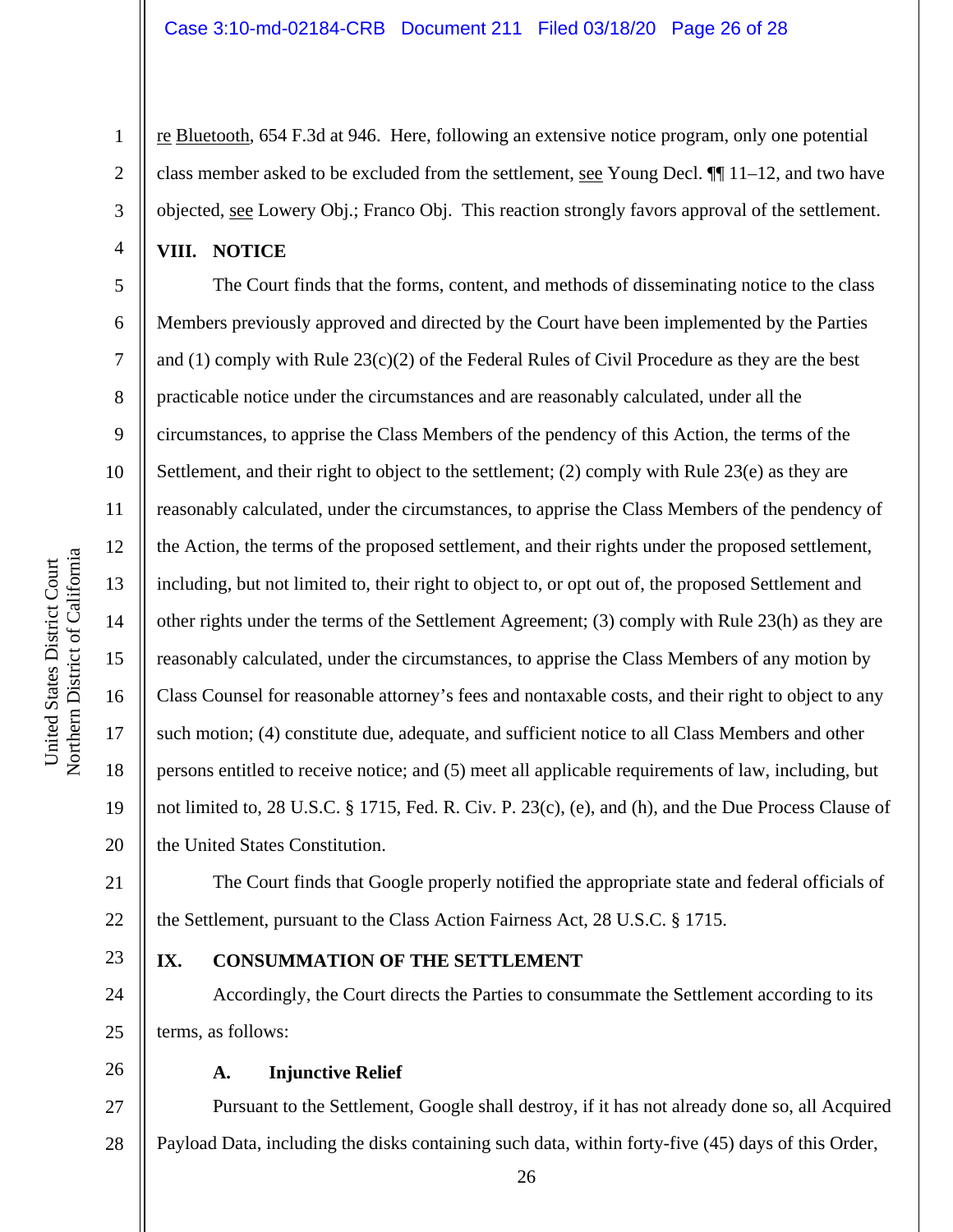# Case 3:10-md-02184-CRB Document 211 Filed 03/18/20 Page 27 of 28

subject to any preservation obligations Google may have with respect to any Excluded Class Member. Google shall report via counsel to Class Counsel upon the expiration of the forty-five (45) days whether it has destroyed the Acquired Payload Data. If Google does not destroy the Acquired Payload Data within the forty-fine (45) days because of ongoing preservation obligations, it will report this to Class Counsel. When the Acquired Payload Data are destroyed, Google will report via counsel the fact of destruction to Class Counsel.

Pursuant to the Settlement, Google shall not collect and store for use in any product or service Payload Data via Street View Vehicles, except with notice and consent.

Pursuant to the Settlement, Google shall comply with all aspects of the Privacy Program described in Paragraph 16 of Section I of the AVC and with the prohibitive and affirmative conduct described in Paragraphs 1 through 5 of the AVC. Through counsel, Google shall confirm to Class Counsel, in writing and on an annual basis, that it remains in compliance.

Pursuant to the Settlement, Google shall host and maintain educational webpages that instruct users on the configuration of wireless security modes and the value of encrypting a wireless network, including a how-to video demonstrating how users can encrypt their networks and instructions on how to remove a wireless network from inclusion in Google's location services.

18 19 Google's Injunctive Relief obligations shall terminate five years after the date of Final Approval of this Settlement (as defined in the Settlement Agreement ¶ 14).

# **B. Cy Pres Distribution**

21 22 23 24 Pursuant to the Settlement, Class Counsel shall direct equal distributions from the Escrow Account (as defined in the Settlement Agreement) to the cy pres recipients identified herein. The Court approves and orders such distributions. The Escrow Agent shall arrange such distributions according to Class Counsel's instructions.

25

# **X. RELEASE OF CLAIMS**

26 27 28 The Parties and Class Members are bound by the terms and conditions of the Settlement. As of the date of Final Approval of this Settlement (as defined in the Settlement Agreement ¶ 14), Releasors shall be deemed to have fully, finally, and forever released and discharged Releasees

1

2

3

4

5

6

7

8

9

10

11

12

13

14

15

16

17

20